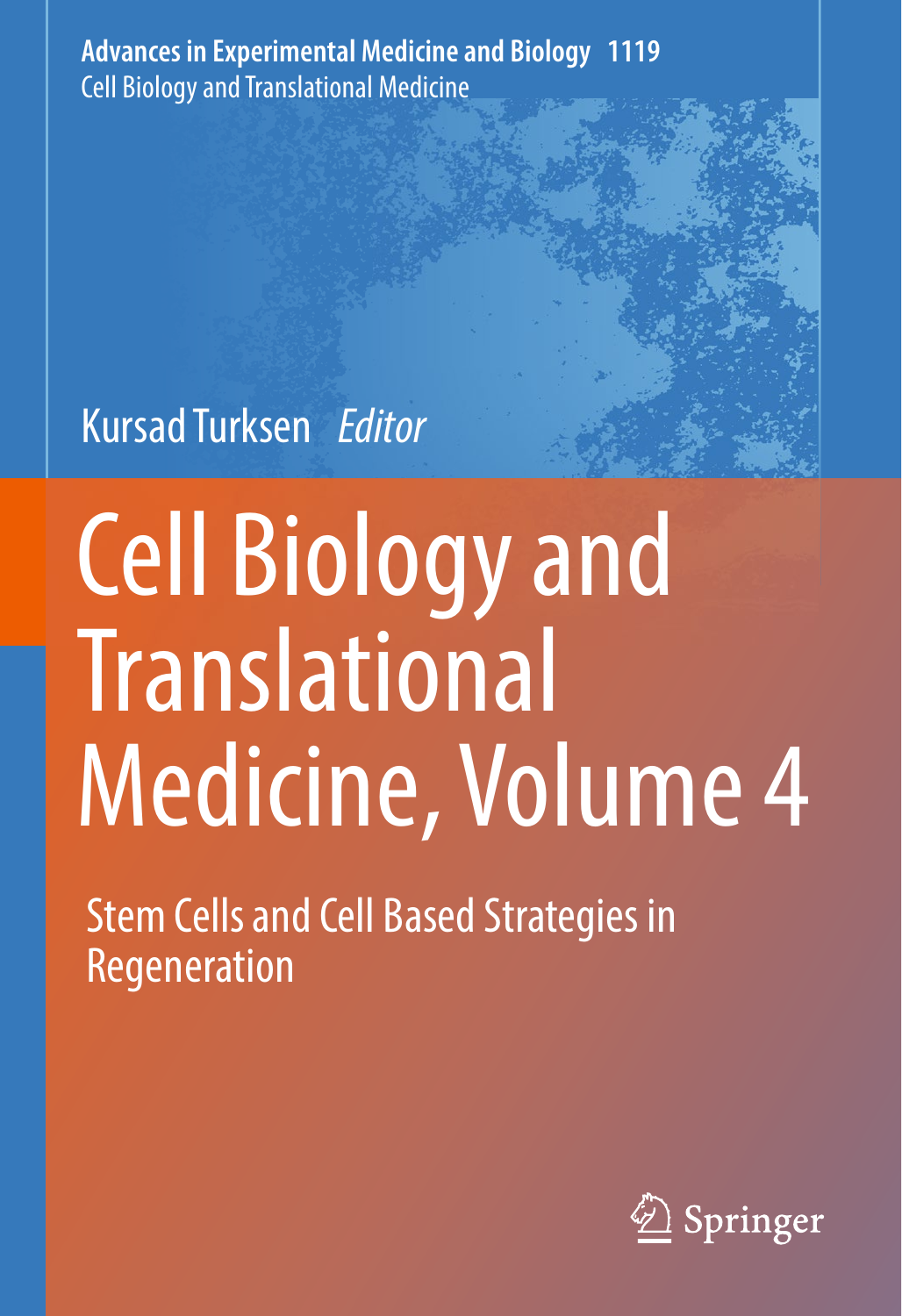

### Induced Pluripotent Stem Cells and Induced Pluripotent Cancer Cells in Cancer Disease Modeling

Dandan Zhu, Celine Shuet Lin Kong, Julian A. Gingold, Ruiying Zhao, and Dung-Fang Lee

#### Abstract

In 2006, Noble Prize laureate Shinya Yamanaka discovered that a set of transcription factors can reprogram terminally differentiated somatic cells to a pluripotent stem cell state. Since then, induced pluripotent

D. Zhu, C. S. L. Kong, and R. Zhao  $(\boxtimes)$ Department of Integrative Biology and Pharmacology, McGovern Medical School, The University of Texas Health Science Center at Houston, Houston, TX, USA e-mail: [ruiying.zhao@uth.tmc.edu](mailto:ruiying.zhao@uth.tmc.edu)

#### J. A. Gingold

Women's Health Institute, Cleveland Clinic Foundation, Cleveland, OH, USA

D.-F. Lee  $(\boxtimes)$ 

Department of Integrative Biology and Pharmacology, McGovern Medical School, The University of Texas Health Science Center at Houston, Houston, TX, USA

The University of Texas MD Anderson Cancer Center UTHealth Graduate School of Biomedical Sciences, Houston, TX, USA

Center for Stem Cell and Regenerative Medicine, The Brown Foundation Institute of Molecular Medicine for the Prevention of Human Diseases, The University of Texas Health Science Center at Houston, Houston, TX, USA

Center for Precision Health, School of Biomedical Informatics and School of Public Health, The University of Texas Health Science Center at Houston, Houston, TX, USA

e-mail: [dung-fang.lee@uth.tmc.edu](mailto:dung-fang.lee@uth.tmc.edu)

stem cells (iPSCs) have come into the public spotlight. Amidst a growing field of promising clinical uses of iPSCs in recent years, cancer disease modeling has emerged as a particularly promising and rapidly translatable application of iPSCs. Technological advances in genome editing over the past few years have facilitated increasingly rapid progress in generation of iPSCs with clearly defined genetic backgrounds to complement existing patientderived models. Improved protocols for differentiation of iPSCs, engineered iPSCs and embryonic stem cells (ESCs) now permit the study of disease biology in the majority of somatic cell types. Here, we highlight current efforts to create patient-derived iPSC disease models to study various cancer types. We review the advantages and current challenges of using iPSCs in cancer disease modeling.

#### Keywords

Cancer disease model · Genome editing · Induced pluripotent cancer cells · Induced pluripotent stem cells · Reprogramming

#### Abbreviations

| AML        | acute myeloid leukemia     |
|------------|----------------------------|
| <b>APC</b> | adenomatous polyposis cell |
| <b>CML</b> | chronic myeloid leukemia   |

Author contributed equally with all other contributors. Dandan Zhu and Celine Shuet Lin Kong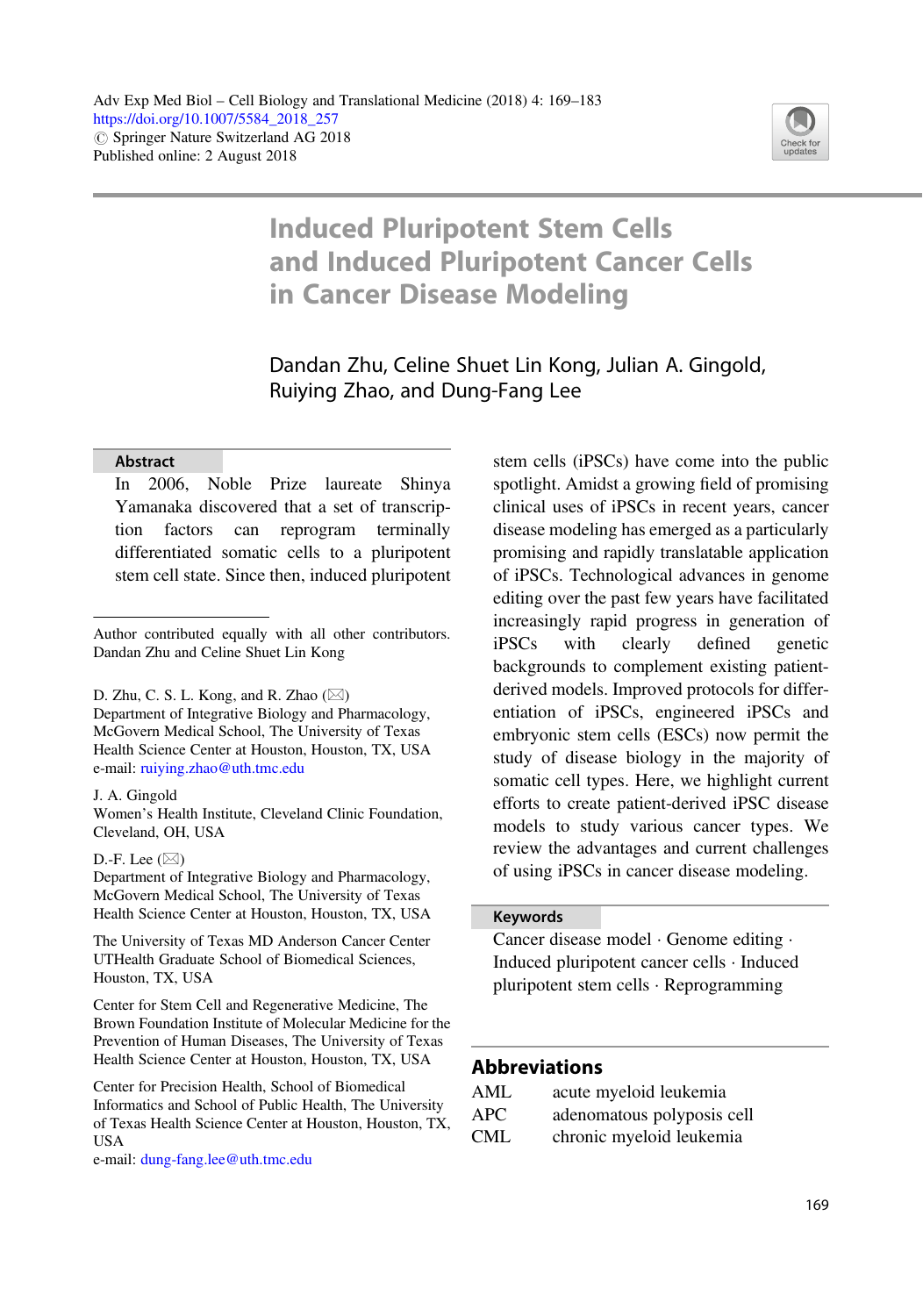| $\cos$       | colorectal organoids                  |
|--------------|---------------------------------------|
| ER           | estrogen receptor                     |
| <b>ESCs</b>  | embryonic stem cells                  |
| FAP          | familial adenomatous polyposis        |
| <b>HBOC</b>  | hereditary breast and ovarian cancer  |
| iPCCs        | induced pluripotent cancer cells      |
| iPSCs        | induced pluripotent stem cells        |
| <b>JMML</b>  | juvenile myelomonocytic leukemia      |
| LFS          | Li-Fraumeni syndrome                  |
| <b>LSC</b>   | leukemic stem cells                   |
| <b>MDS</b>   | Myelodysplastic syndrome              |
| <b>MSCs</b>  | mesenchymal stem cells                |
| <b>NS</b>    | Noonan syndrome                       |
| <b>PDAC</b>  | pancreatic ductal adenocarcinoma      |
| PR.          | progesterone receptor                 |
| sgRNA        | single guide RNA                      |
| <b>TALEN</b> | transcription activator-like effector |
|              | nuclease                              |
| ZFN          | zinc finger nuclease                  |
|              |                                       |

#### 1 Introduction

In 2006, Kazutoshi Takahashi and Shinya Yamanaka pioneered the induction of pluripotent stem cells, termed induced pluripotent stem cells (iPSCs), from mouse embryonic or adult fibroblasts by inducing expression of four transcription factors, Oct4, Sox2, Klf4, c-Myc (referred to as the "four Yamanaka factors"), and growing the cells under mouse embryonic stem cell (ESC) culture conditions (Takahashi and Yamanaka 2006). Later, Shinya Yamanaka's and James A. Thomson's research groups successfully demonstrated the reprogramming of adult human fibroblasts as well as differentiated adult human somatic cells to human iPSCs (Takahashi et al. 2007; Yu et al. 2007). These iPSCs demonstrated gene expression, morphology, pluripotency gene epigenetic profiles and three germ-layer differentiation capacity that was comparable to ESCs. The technique of reprogramming differentiated adult cells back to pluripotent iPSCs has paved the way for the creation of patient-specific iPSC lines that has revitalized the field of both stem cell research as well as personalized medicine.

Soon after the first reports of iPSC creation by transcription factors, many groups confirmed these findings both in mice (Maherali et al. 2007; Wernig et al. 2007) and humans (Park et al. 2008b; Lowry et al. 2008). Early progress was limited by the low efficiency of iPSC generation, typically less than 0.1% of transfected fibroblasts (Takahashi and Yamanaka 2006; Takahashi et al. 2007; Yu et al. 2007; Park et al. 2008b). Initially, iPSCs were generated using either retroviruses or lentiviruses. Mouse iPSCs derived retrovirally are apparently normal, but retroviruses may cause iPSCs to be immunogenic (Zhao et al. 2011; Nakagawa et al. 2008; Aoi et al. 2008), limiting their application in animal models. Lentiviruses and some retroviruses can infect both nondividing and proliferating cells, limiting selectivity of the reprogramming process. Finally, because retroviruses or lentiviruses induce genomic integration of the targeted genetic material, it is impossible to fully guard against insertional mutagenesis. Thus, to reduce the risks associated with translational applications of iPSCs, many integration-free methods for iPSCs generation have been reported. These methods include adenovirus (Stadtfeld et al. 2008; Zhou and Freed 2009), Sendai virus (Fusaki et al. 2009; Seki et al. 2010; Ban et al. 2011), mRNA transfection (Warren et al. 2010), miRNA infection/transfection (Subramanyam et al. 2011; Anokye-Danso et al. 2011), Piggy Bac (Kaji et al. 2009; Woltjen et al. 2009; Mali et al. 2010), minicircle vectors (Narsinh et al. 2011), episomal plasmids (Okita et al. 2008; Hu et al. 2011), and direct protein insertion (Zhou et al. 2009; Kim et al. 2009). Among these, episomal plasmids and Sendai viruses are now the most commonly used tools for iPSC research.

The maturation of genome editing technologies over recent years has now facilitated making arbitrary genetic modifications to iPSCs, for example introducing a particular oncogenic mutation into patient-derived wild-type iPSCs or correcting a mutation in patient-derived mutant iPSCs (Hockemeyer and Jaenisch 2016). While numerous genome editing systems exist, CRISPR/Cas9 technology has been proven to be particularly useful in stem cell research and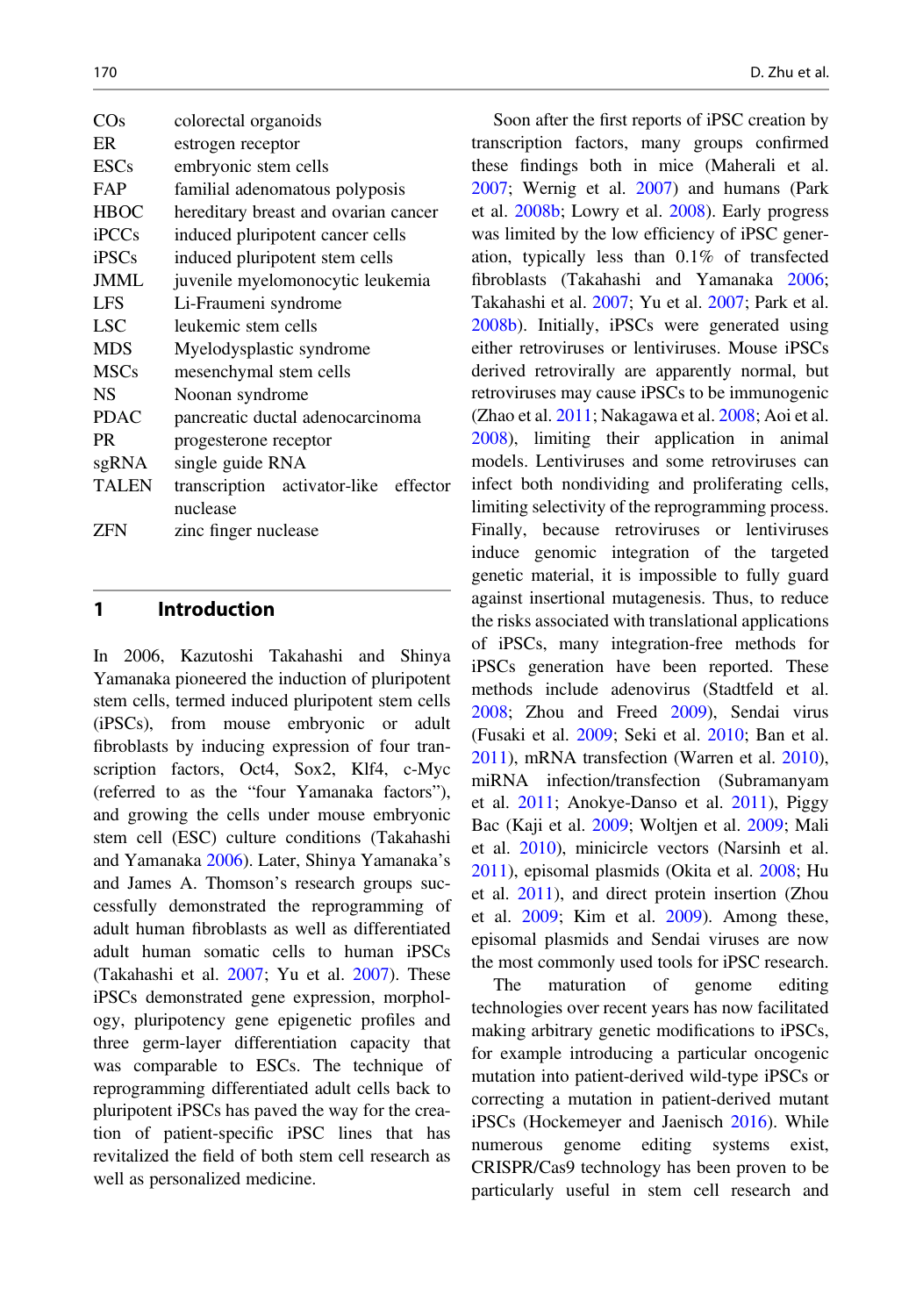human disease modeling (Cong et al. 2013; Matano et al. 2015; Schwank et al. 2013), as it affords that DNA-binding specificity that is encoded solely by the single guide RNA (sgRNA). Zinc finger nuclease (ZFN) and transcription activator-like effector nuclease (TALEN) platforms are also used to engineer hPSCs (Sexton et al. 2014; Soldner et al. 2011), though these approaches are often more costly and labor-intensive and less efficient than CRISPR/Cas9.

#### 2 iPSCs in Cancer Disease Modeling

While the generation of iPSC lines (whether from affect patient fibroblasts or healthy donors) with unique genetic backgrounds represents an impressive scientific feat on its own, the full potential of this technology is only realized in conjunction with well-defined differentiation protocols. With appropriate such protocols, the effect of the discrete genetic alteration can be serially interrogated on a specific differentiated cell type and all of its progenitors, opening avenues for "disease modeling in a dish".

Many research groups have implemented iPSC modeling to better understand the underlying molecular mechanisms governing human diseases as well as to better study targeted therapies. iPSC lines have been produced to model various human diseases, including Huntington's Disease (An et al. 2012), Alzheimer's Disease(Israel et al. 2012; Doulatov et al. 2017; Kondo et al. 2013), Parkinson's disease (Kriks et al. 2011; Devine et al. 2011; Nguyen et al. 2011), Down syndrome (Briggs et al. 2013), familial dysautomania (Lee et al. 2009), cardiomyopathy (Carvajal-Vergara et al. 2010; Ang et al. 2016; Yazawa et al. 2011; Moretti et al. 2010; Itzhaki et al. 2011; Karakikes et al. 2014), liver metabolic disorders (Rashid et al. 2010; Yi et al. 2012), amyotrophic lateral sclerosis (Richard and Maragakis 2015), and urinary and prostate tract diseases (Moad et al. 2013).

One additional natural application of iPSCs that has only recently come to attention is cancer modeling. Because cancer is fundamentally a genetic disease, a select number of researchers have therefore begun to apply iPSC and reprogramming methods as well as induced pluripotent cancer cell (iPCC) technology to better understand the process of oncogenesis and offer novel treatment approaches (Fig. 1).

#### 2.1 Li-Fraumeni Syndrome

Li-Fraumeni syndrome (LFS) is a genetically inherited autosomal dominant familial syndrome due to germline p53 mutations and characterized by a high incidence at a young age of a number of otherwise rare tumor types, including osteosarcoma, soft tissue sarcoma, breast cancer, gliomas, adrenocortical carcinoma and leukemia (Li and Fraumeni 1969; Zhou et al. 2017). Lee et al. generated LFS patient-derived iPSCs and explored the effect of the p53 mutation on osteoblastic lineages in order construct a disease modeling platform to explore the pathological mechanisms of mutant p53 in osteosarcomagenesis. Osteoblasts differentiated from LFS iPSC-derived mesenchymal stem cells (MSCs) recapitulated primary osteosarcoma-associated gene signatures and demonstrated impaired osteogenic differentiation ability (Lee et al. 2015). LFS iPSC-derived osteoblasts allow for the investigation of the role of mutant p53 in early osteosarcomagenesis prior to the acquisition of additional genomic mutations that are commonly observed in patient tumor samples. As p53 had been known to suppress H19 expression (Okita et al. 2008), Lee et al. investigated the influence of a p53 gain-of-function mutant on the expression of H19 in LFS iPSC-derived osteoblasts using transcriptomic analyses. The study indeed confirmed H19 downregulation in the p53 mutant and also demonstrated that H19 downregulation in part mediates the development of mutant p53-driven osteosarcoma.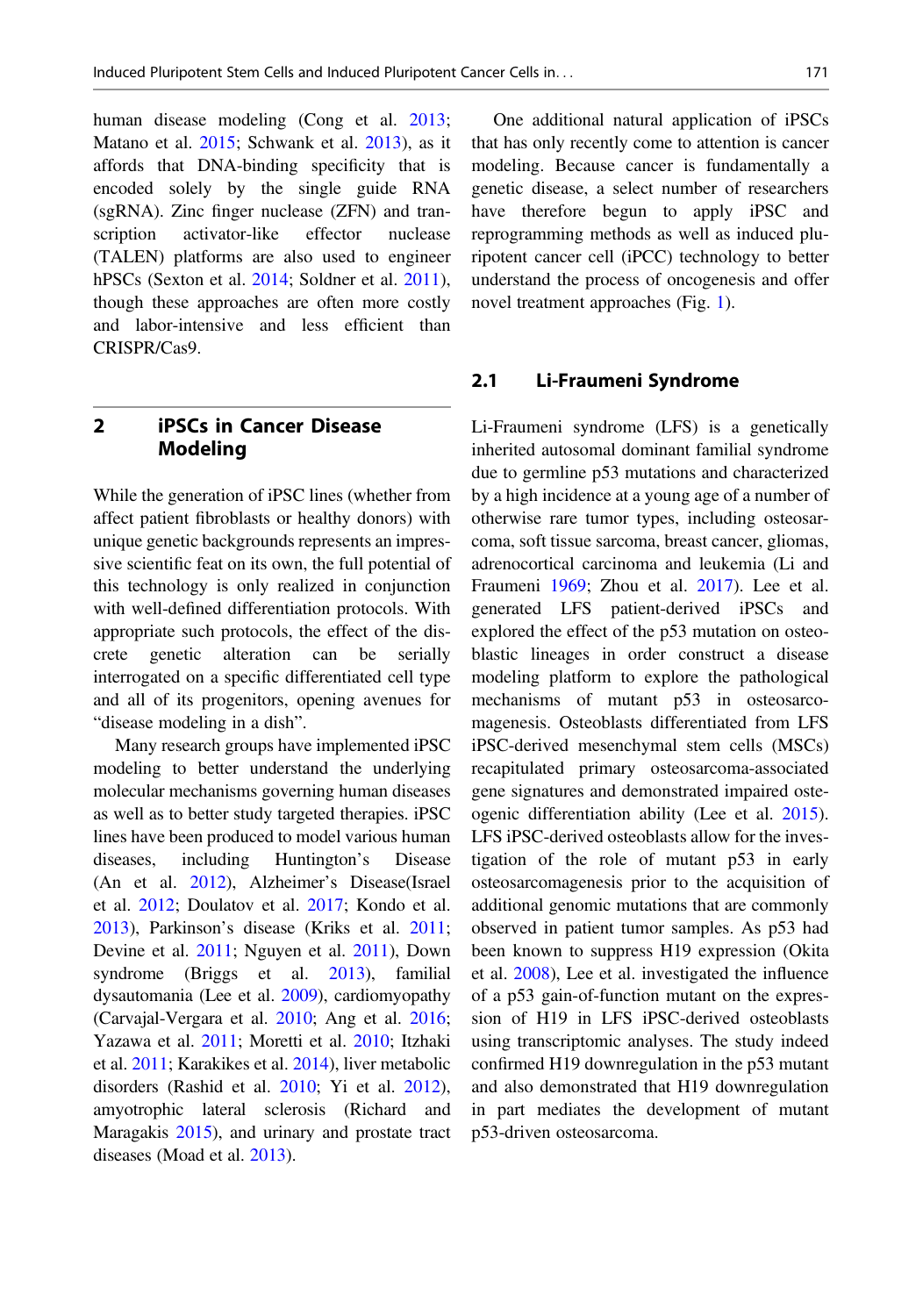

Fig. 1 Patient-derived IPSCs and IPCCs in cancer research. Taking advantage of their capability to differentiate into diverse cell types of the three germ layers, both IPSCs Fig. 1 Patient-derived iPSCs and iPCCs in cancer research. Taking advantage of their capability to differentiate into diverse cell types of the three germ layers, both iPSCs and iPCCs have been applied to model PDAC, LFS, AML, CML, MDS, NS, glioma, HBOC, and FAP and iPCCs have been applied to model PDAC, LFS, AML, CML, MDS, NS, glioma, HBOC, and FAP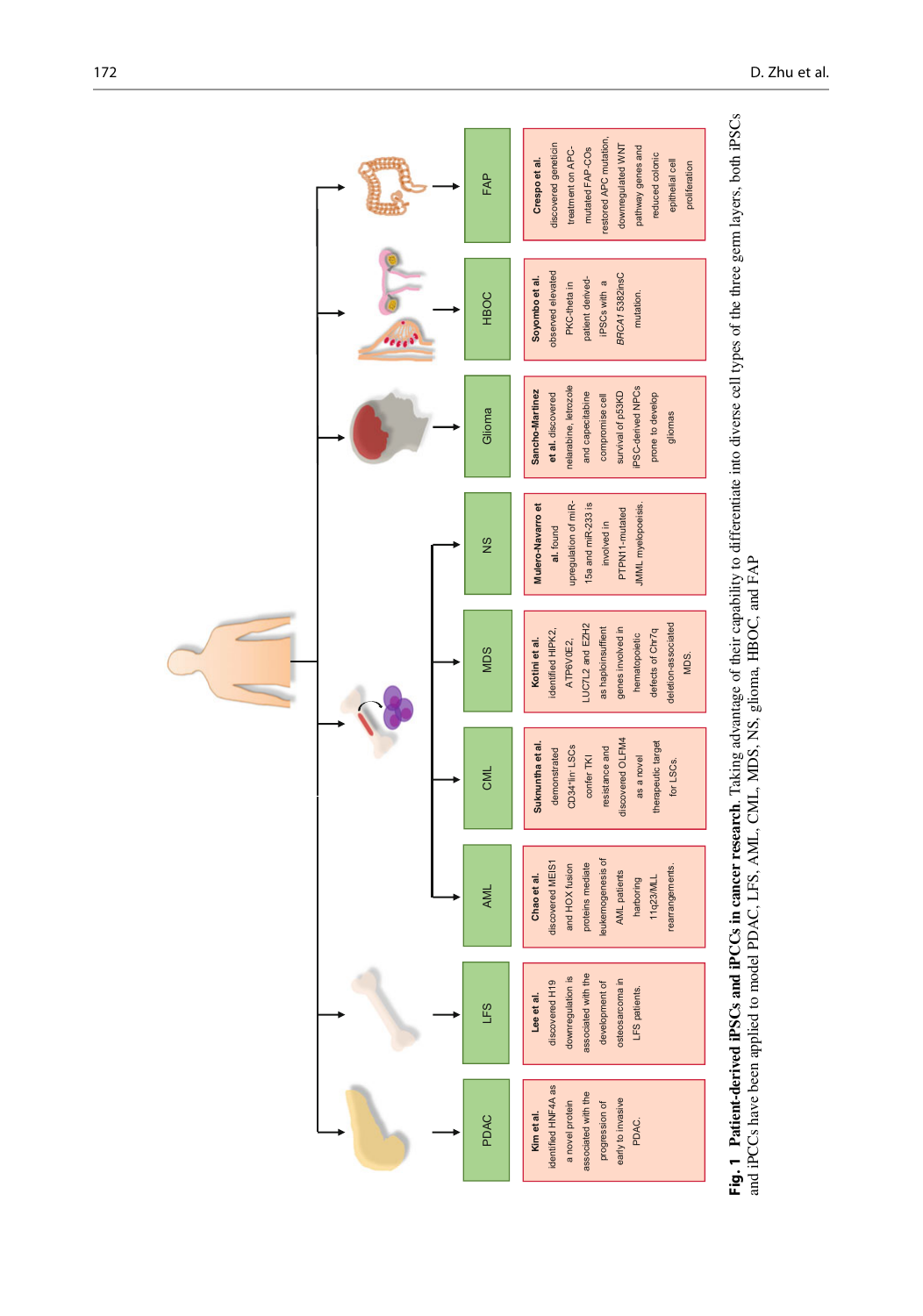#### 2.2 Acute Myeloid Leukemia

Acute myeloid leukemia (AML) is a disease arising from transformation of hematopoietic cells harboring multiple genetic and epigenetic mutations as well as chromosomal rearrangements (Zwaan et al. 2015). Chao et al. established human AML iPSC lines carrying 11q23/MLL rearrangements by transducing myeloblasts with pluripotency reprogramming factors (OSKM) (Chao et al. 2017). These AML iPSC lines, when maintained in iPSC culture conditions, have reduced leukemic potential but reacquire their leukemic ability as well as genetic and epigenetic MLL signature expression patterns upon hematopoietic cell differentiation. Their findings show that the leukemogenesis can be driven by the reactivation of myeloid-specific MLL target genes within a background of expression of MEIS1 and HOX fusion proteins.

#### 2.3 Chronic Myeloid Leukemia

Chronic myeloid leukemia (CML) is a disorder associated with the expansion and accumulation of myeloid progenitors in the peripheral blood and bone marrow (Rowley 1973). Expression of BCR-ABL in CD34<sup>+</sup> cells of CML patients has been linked to the pathogenesis of CML and BCR-ABL tyrosine kinase inhibitors (TKI) are now prescribed as first line treatment of CML (Druker et al. 2006). However, patients still have residual molecular evidence of CML posttreatment and leukemic stem cells (LSC) are thought to represent the reservoir of cells that permits persistence of CML post-treatment (Corbin et al. 2011). Suknuntha et al. established CML iPSCs from mononuclear cells of affected patients and subsequently generated LSC-like cells from differentiated CML iPSCs (Suknuntha et al. 2015). These LSC-like cells harbored primitive hematopoietic cell markers (CD34<sup>+</sup>) but were negative for hematopoietic lineage markers  $(lin^-)$ . Using the iPSC disease modeling platform, Suknunta et al. demonstrated resistance of this population to TKIs but was able to uncover olfactomedin 4 (OLFM4) as a novel agent with the potential to target the survival and proliferation of CD34<sup>+</sup>lin<sup>-</sup> LSC-like cells.

#### 2.4 Myelodysplastic Syndrome

Myelodysplastic syndrome (MDS) is a disease resulting from genetic mutations in hematopoietic stem cells. Some MDS patients can live with the disease for many years even with minimal clinical treatment, though others progress to develop AML (Sperling et al. 2017). However, the cellular mechanism by which MDS progresses to AML is not well understood. Kotiniet al. established patient-derived iPSCs that were able to recapitulate the entire progression spectrum of disease stages from MDS to transplantable leukemia (Kotini et al. 2015). Introducing a chr7q deletion into normal patient-derived iPSCs allowed for the modeling of pre-leukemia as well as transformed MDS. Using phenotype-rescue screening, they identified several distinct haploinsufficient genes (HIPK2, ATP6V0E2, LUC7L2 and EZH2) involved in producing the hematopoietic defects of chr7q deletion-associated MDS.

#### 2.5 Noonan Syndrome

Noonan syndrome (NS) is an autosomal dominant disorder characterized by short stature, hypertelorism, webbed neck and exophthalmos (Noonan 1968; Roberts et al. 2013). Some patients with NS are also predisposed to developing malignant tumors including juvenile myelomonocytic leukemia (JMML). As both NS and JMML have been associated with gain-offunction PTPN11 mutations (Oishi et al. 2009), Mulero-Navarro et al. used hematopoietic cells differentiated from NS/JMML patient-derived iPSCs harboring PTPN11 mutations to investigate the role of PTPN11 mutations in NS-associated JMML (Mulero-Navarro et al. 2015). Hematopoeitic cells derived from NS/JMML patient iPSCs recapitulated aspects of the disease phenotype, including sensitivity to granulocyte-macrophage colony stimulating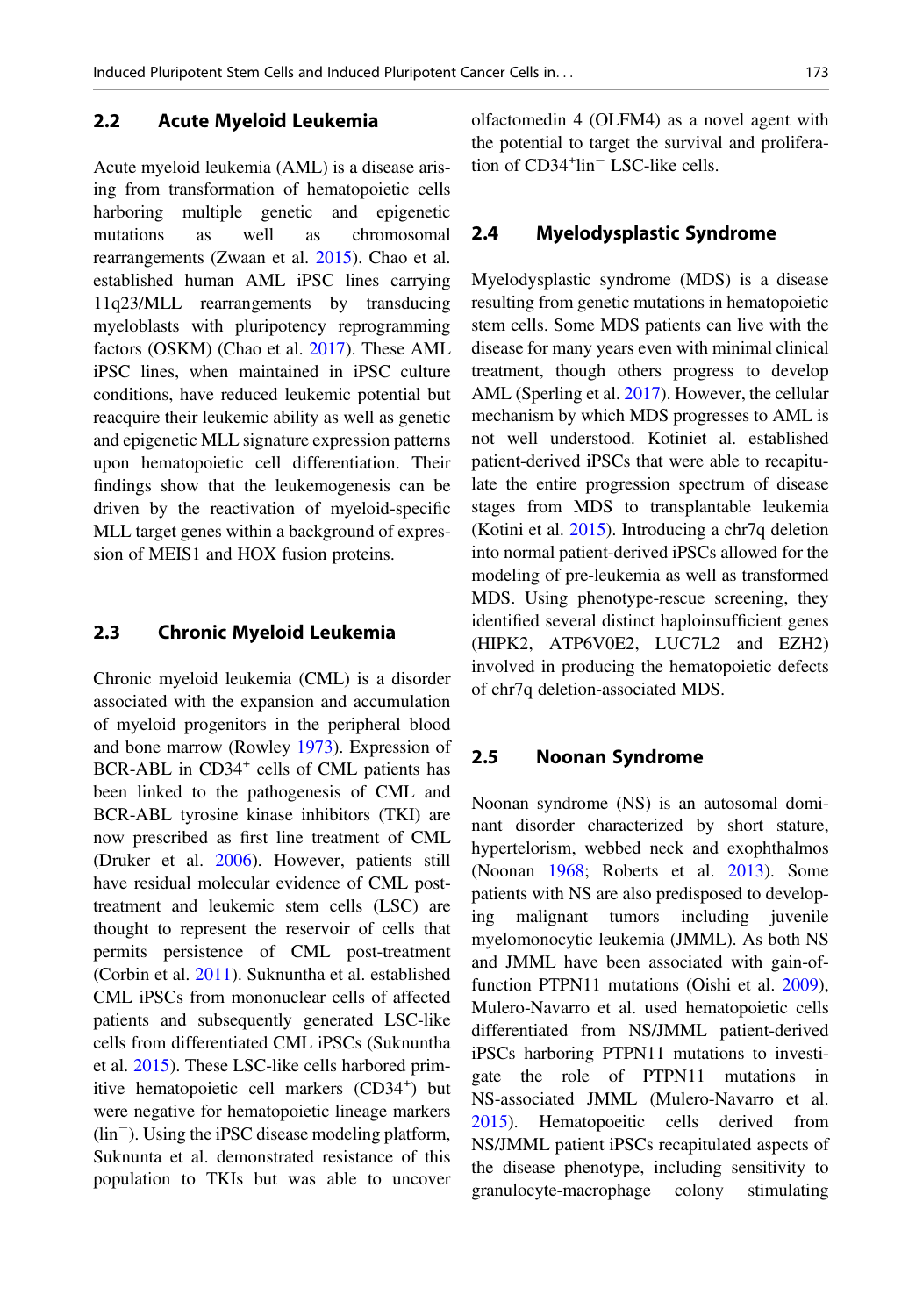factor as well as hyperproliferation of the myeloid population. Transcriptomic analysis comparing NS/JMML-derived CD33<sup>+</sup> myeloid cells with C33<sup>+</sup> control myeloid cells revealed that increased ERK activation and increased STAT5, an important component of JAK/STAT signaling pathway, was associated with development of JMML in NS patients. NS/JMML iPSC-derived CD33<sup>+</sup> myeloid cells also demonstrated increased proliferation and elevated expression of both miR-233 and miR-15a. By investigating the role of miRNAs in JMML pathogenesis, Mulero-Navarro et al. showed that upregulation of miR-233 alone is sufficient to induce PTPN11 mutated JMML myelopoiesis and that normal myelopoiesis can be restored through miRNA inhibition, a finding enabling novel therapeutic target for patients with JMML harboring PTPN11 mutations.

#### 2.6 Pancreatic Ductal Adenocarcinoma

Pancreatic ductal adenocarcinoma (PDAC) is one of the leading causes of cancer-related death in the United States, with patient 5-year survival rates of less than 5% due to typically late-stage clinical presentation, local invasiveness adjacent to essential vasculature and biliary structures and the metastatic nature of the disease (Ying et al. 2016). Kim et al. reported successful reprogramming of one patient's late-stage PDAC cells harboring a typical KRAS mutation to iPSC-like cells (Kim et al. 2013). These PDAC iPSCs led to progression of invasive PDAC when transplanted into immunodeficient mice. Through proteomic analyses of the proteins secreted during progression of PDAC, Kim et al. were able to identify HNF4A as a novel protein associated with the progression of early to invasive PDAC.

#### 2.7 Gliomas

Gliomas are one of the leading causes of CNS tumor-related deaths, with no current curative therapy available (Chen et al. 2012). Funato et al. discovered that neural progenitor cells (NPCs) could transform into glioma tumorinitiating cells (GTICs), leading to glioma development (Funato et al. 2014). As mutations affecting the p53 signaling pathway have been previously implicated in adult gliomas (Brennan et al. 2013), Sancho-Martinez et al. depleted p53 in wild-type iPSCs (so-called p53 "knockdown" or KD) and differentiated p53KD iPSCs to NPCs to investigate the mechanisms of gliomagenesis (Sancho-Martinez et al. 2016). These p53KD-NPCs were further transduced with mutant-active versions of SRC, EGFR and RAS to model activation of PI3K and MAPK pathways in adult gliomas (Guha et al. 2017). These genetically manipulated NPCs recapitulated GTIC properties in vitro and formed highly aggressive glioma-like tumors with the histopathological microstructure of clinical gliomas, namely undifferentiated stem cells and their differentiated derivatives. Sancho-Martinez applied this glioma iPSC disease modeling platform to discover three different chemical inhibitors (nelarabine, letrozole and capecitabine) whose exposure to GTIC-like cells compromised cell survival, highlighting the potential of this approach to generate potential glioma therapies.

#### 2.8 Hereditary Breast and Ovarian Cancer Syndrome

Autosomal-dominant BRCA1/2 mutations are the leading cause of hereditary breast and ovarian cancer (HBOC) syndromes (Futreal et al. 1994). Patients with inherited **BRCA1** mutations develop more aggressive breast cancers and at a younger age compared with patients with BRCA2 mutations or sporadic breast cancers. The aggressiveness of tumors with BRCA1 mutations could be due to BRCA1-deficient tumors commonly being estrogen receptor (ER) and progesterone receptor (PR) negative, suggesting that the tumors are driven by other oncogenes and precluding treatment with hormonal therapies (Turner et al. 2004). Soyombo et al. generated 24 iPSC lines (13 BRCA1-iPSCs and 11 wild-type iPSCs) from fibroblasts of patients carrying the Ashkenzaki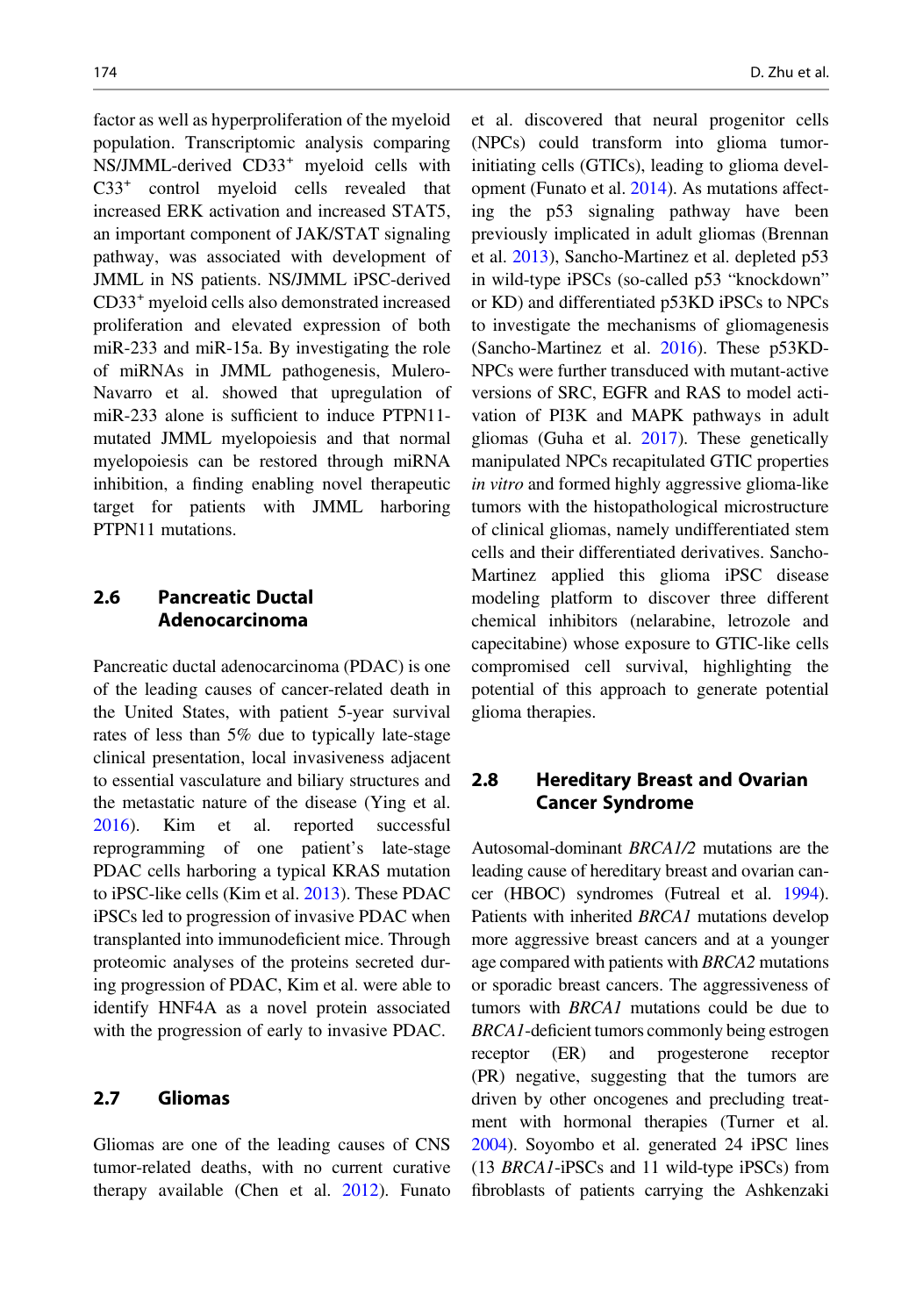BRCA1 5382insC mutation to investigate the phenotype of patients with *BRCA1* mutationassociated tumors (Soyombo et al. 2013). All 24 iPSC lines showed embryonic stem cell-like morphology, expressed pluripotency markers and differentiation ability to all three germ layers. When comparing transcriptional profiles between BRCA1 and wild-type iPSCs, Soyombo et al. discovered upregulation of PRKCQ expression, a gene that encodes for protein kinase C-theta (PKC- $\theta$ ), in all 13 BRCA1 iPSCs. They also detected elevated PKC-θ expression in more than half of primary tumor samples. As previous reports have linked PKC-θ activity to a subset of breast cancers (Gordge et al. 1996), results from Soyombo et al. support the potential of therapeutically targeting PKC-θ in patients with mutant BRCA1 associated cancers and possibly many other breast cancers.

#### 2.9 Familial Adenomatous Polyposis

Familial adenomatous polyposis (FAP) is a rare familial cancer syndrome characterized by multiple colonic polyps and a very strong predisposition to colorectal cancer (Aaltonen et al. 1993). Germ line mutations discovered in the adenomatous polyposis cell (APC) gene have been linked to the pathogenesis of FAP (Nagase et al. 1992). To further investigate genetic roles in the pathogenesis of colorectal cancer, Crespo et al. generated colorectal organoids (COs) from FAP patient-derived iPSCs and discovered upregulation of WNT pathway genes in FAP-COs (Crespo et al. 2017). They found enhanced proliferation abilities of colonic epithelial cells within FAP iPSC-derived COs, consistent with the early-onset FAP patient phenotype. Crespo et al. also attempted to use the CO system as a disease modeling and drug screening platform. After screening XYZ drugs, they found that treatment of FAP-COs with the aminoglycoside antibiotic G418 (Geneticin) restored colonic epithelial cell proliferation to normal and downregulated WNT pathway-associated gene expression. These findings validate the concept of applying organoids for iPSC-based cancer or pre-cancer drug screening.

#### 3 Advantages of iPSC Over Other Patient-Derived Cancer Models

Starting with the seminal studies by George Daley's group (Park et al. 2008a), a growing number of scientists have employed iPSCs for disease modeling. Patient-derived iPSCs retain several advantages compared with other competing systems for use in disease modeling and drug screening. First, iPSC-derived cells are suitable for high throughput drug screening to predict toxicity/therapeutic responses. Previous widely used models of drug screening include immortalized cell lines, tumor-derived cell lines, and patient tumor samples, but the availability and capacity of expansion are limited by difficulty in acquiring certain samples, senescence and/or low-fidelity cellular replication. In contrast, iPSCs can be passaged and expanded indefinitely without evidence of genomic alterations prior to differentiation towards a lineage of interest. Second, ethical issues are eliminated by use of patient iPSCs rather than ESCs. Since iPSCs are derived directly from the somatic tissues of patients, no human embryonic tissue or oocytes are ever created or destroyed (Yamanaka 2010; Nsair and MacLellan 2011; Yoshida and Yamanaka 2010; Stadtfeld and Hochedlinger 2010). Third, preclinical testing on human cells bypasses the common predicament of identifying therapies with high efficacy in a non-human animal system and no efficacy in humans. Expensive preclinical testing on animals for drug toxicity can also be somewhat reduced, for example by using iPSCs in various cytotoxicity assays. Patient-derived iPSCs offer the greatest fidelity possible to their ultimate target, the patient. Fourth, current gene editing technologies (including TALEN, CRISPR/Cas9 and ZNF) are very well-adapted to iPSCs and clear protocols have already been established. Generation and/or correction of disease-associated mutations in other cell types may require more time-consuming experimentation and optimization. Lastly, iPSC models leave the door open for future cell-based therapies. The lower immunogenicity of modified patient-derived iPSCs compared with existing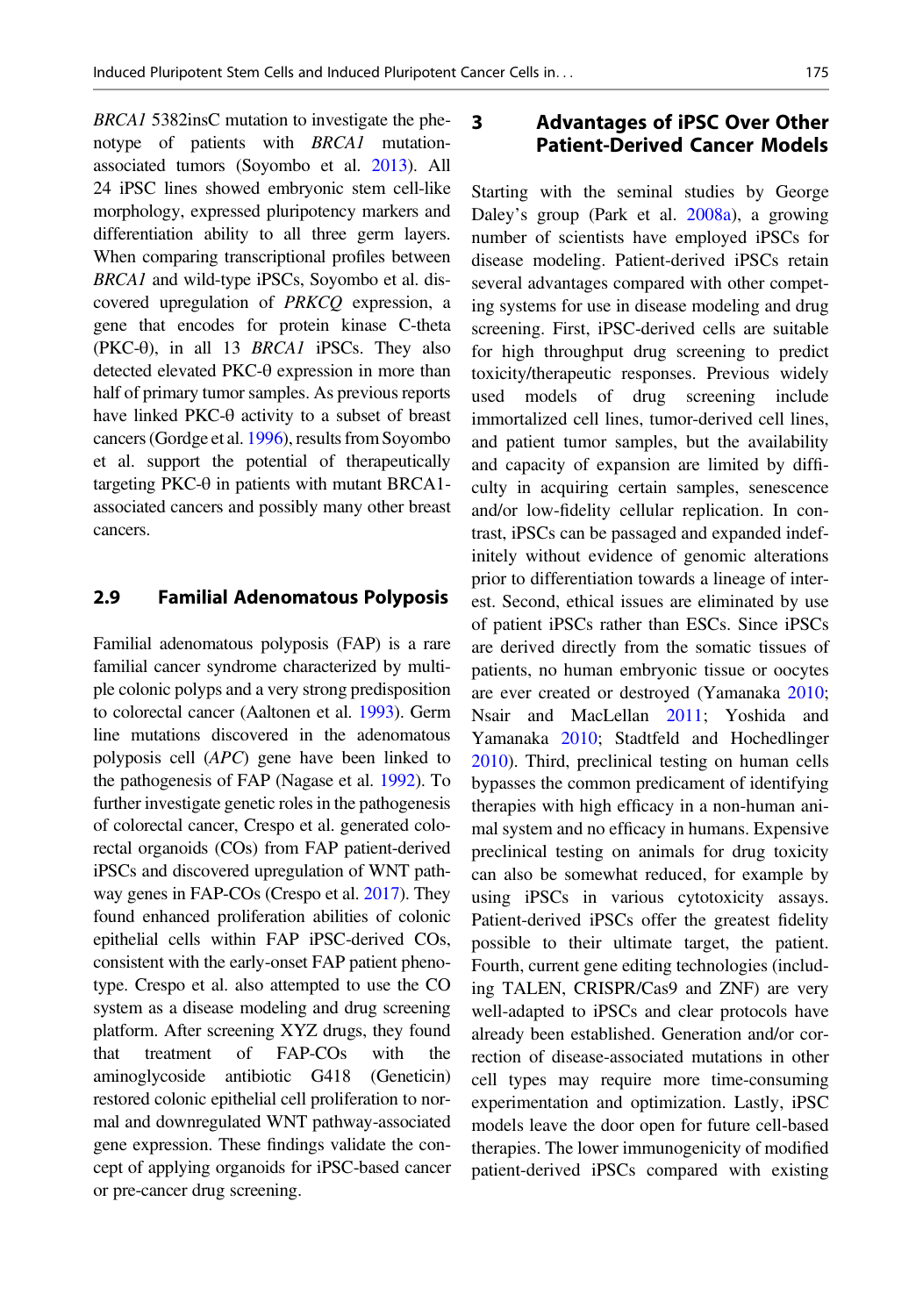iPSC or ESC lines offers at least theoretical benefits if those cells are ever to be reintroduced into patients. Mouse studies have found no evidence of increased T cell proliferation or an antigen-specific secondary immune response after transplantation of mouse iPSC-derived embryoid bodies or tissue-specific cells (Guha et al. 2017).

#### 4 Challenges

Despite the advancements in the application of iPSCs for cancer disease modeling (Gingold et al. 2016; Lin et al. 2017; Zhou et al. 2017; Papapetrou 2016), obstacles surrounding this platform still exist. One of the main challenges of the iPSC cancer modeling system is the technical reprogramming of cancer predisposition syndrome-associated somatic cells to iPSCs. Genetic alterations associated with cancerassociated genes may affect the efficiency of iPSCs reprogramming, preventing or inhibiting the induction of pluripotency. For example, genetic mutations associated with Fanconi anemia have been shown to resist pluripotency induction, resulting in inefficient iPSC reprogramming (Raya et al. 2009). Also, reprogramming cancer cells to iPSCs, also known as iPCCs is challenging or impossible for certain cancer types. Cancer cells may possess asyet-undefined epigenetic aberrations, defective DNA damage responses and genetic instabilityinduced reprogramming checkpoints. More developed and standardized protocols for the recovery of viable cells from tumor tissues are needed to improve the reprogramming efficiency to generate these iPCCs. Alternative reprogramming methods that substitute or add to the canonical "Yamanaka transcription factors" (e.g. a cocktail of NANOG, LIN28, p53 siRNA, UTF1 and hTERT) have been shown to provide higher iPSCs reprogramming efficiency (Yu et al. 2007; Zhao et al. 2008; Park et al. 2008b) but more progress is required to reliably reprogram specific cancer cells to iPSCs and/or iPCCs. Reliable and efficient differentiation of iPSCs to specific germ layers, progenitors and terminal lineages remains a persistent problem. As cancers arise from diverse progenitor cells de-differentiated cells in distinct tissues (Visvader 2011), differentiation protocols with higher efficiency, defined reagents and scalability are still urgently required before the entire spectrum of cancers can be modeled using iPSCs.

Some within the stem cell community have also raised concerns about increased genetic instability of iPSCs compared to other pluripotent stem cells (PSCs) or somatic cells (Hussein et al. 2011). However, recent next-generation sequencing methods have provided evidence that gene expression in iPSCs is fundamentally stable. Young et al. showed that most of the genetic heterogeneity found in iPSCs is from background mutations in parental cells (Young et al. 2012). Supporting this, Abyzov et al. showed that 50% of copy number variants present in reprogrammed iPSCs are found in parental fibroblast cells and that iPSC clones manifest genetic variants from their specifically-derived fibroblast cells (Abyzov et al. 2012). Genetic heterogeneity found in iPSCs is often acquired during extended differentiation or expansion in culture, but at a rate consistent with normal adult somatic cells acquiring spontaneous mutations during cell division (Cheng et al. 2012; Mayshar et al. 2010; Laurent et al. 2011). These studies provide clear evidence that reprogrammed iPSCs are not genetically unstable. Nevertheless, the reprogramming of adult somatic cells or cancer cells to iPSCs or iPCCs does produce global epigenomic and transcriptomic changes (Apostolou and Hochedlinger 2013), resulting in the occasional generation of partially reprogrammed "iPSClike" cells that could be dependent on endogenous transcription factor expression (Zhang et al. 2013; Stricker et al. 2013). Completely reprogrammed iPSCs should therefore be stringently selected based on strict criteria for pluripotency and transcription factor independence (De Los Angeles et al. 2015). Still, several studies have shown that iPSCs do not exhibit greater line-to-line variation, either phenotypically or transcriptionally, compared to human ESC lines, indicating that iPSCs are not inherently epigenetically unstable (De Los Angeles et al. 2015; Guenther et al.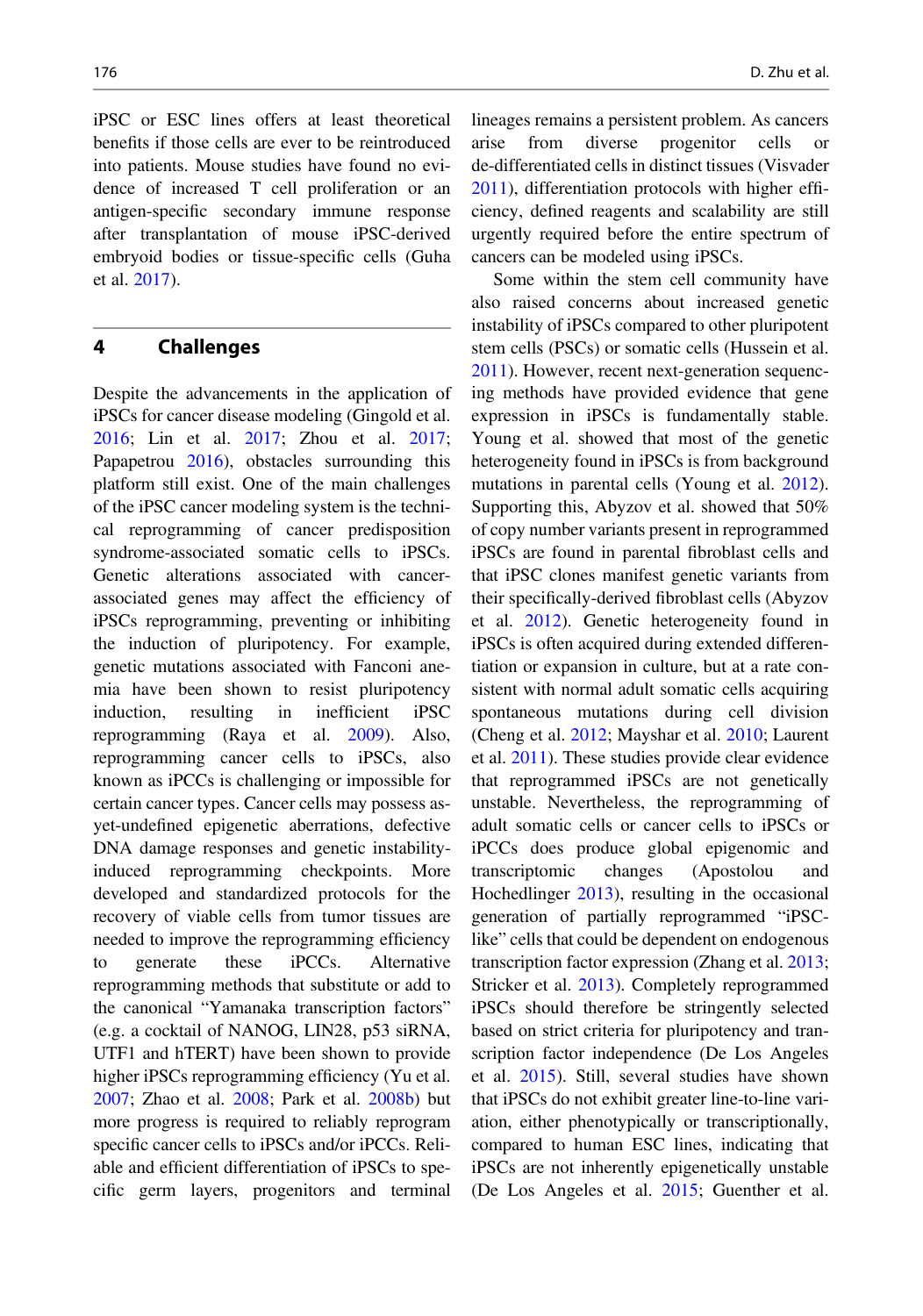2010). However, the epigenetic landscape of the source cancer cell might persist after induction of pluripotency and certainly has been shown to reoccur after iPSC/iPCC differentiation. Therefore, further research on characterizing the epigenetic landscape of iPSC/iPCC-derived cells needs to be conducted to better understand the limitations of applying iPSCs and iPCCs as a cancer-disease modeling platform as well as to investigate the relationship between genetic and epigenetic changes in specific cancer types.

#### 5 Future Perspective

Although recent advances in iPSCs have confirmed the value of this system in disease modeling and improving treatments for numerous diseases, there are still substantial hurdles precluding fulfillment of this technology's potential. Ideally, we expect to be able to utilize iPSCs to model any genetic disease (monogenic, chromosomal or complex). This promise will require a combination of gene editing technologies such CRISPR/Cas9 or TALENs, isogenic cell lines with the induction or correction of relevant mutations, as well as the generation of different mutations in the same gene in the same patientderived iPSC or engineered hESCs (Zhou et al. 2018; Xu et al. 2018; Tu et al. 2018).

Induction of mutations in genetically complex disorders is more than theoretically possible, though after a point such experimental constructs become impractically complex to engineer. The highly variable (but typically low) efficiency of iPSC differentiation across cell lineages indicates the need for optimize cell culture conditions and differentiation protocols. Experimentation on any cells derived from PSCs must be performed on a meticulously sorted population, as the inherent ability of PSCs to divide indefinitely in appropriate culture conditions and form teratomas in vivo can easily complicate interpretation of assays. iPSCs generated from retroviral/lentiviral systems carry additional limitations and risks related to the unpredictable integration of genetic information into various genomic loci.

Despite these challenges, iPSC disease modeling empowers multiple research areas in translational and basic science, such as the identification and validation of therapeutic targets, preclinical efficacy and safety studies and compound screening for drug discovery and drug repurposing (Kotini et al. 2017; Doulatov et al. 2017; Crespo et al. 2017). In addition, iPSC technology can also be extended from disease modeling to cancer immunotherapy. Several groups have paved the way for the application of iPSC-technology to improve and advance cancer immunotherapy. Serwold et al. utilized PSC technology to reprogram mature T cells to T-iPSCs and re-differentiated these cells back to T cells, resulting in the generation of antigenspecific cytotoxic iPSC-derived T cells (Serwold et al. 2007). The benefit of such an approach could potentially be expanded to clinically benefit cancer patients as the unlimited and antigenspecific cytotoxic T cells could be developed to target tumor-specific antigens for enhanced cancer immunotherapy effects. In lieu of potentially extending iPSC technology from disease modeling to cancer immunotherapy, Vizcardo et al. demonstrated the generation of iPSCs derived from mature cytotoxic T cells with specificity for melanoma epitope MART-1 (Vizcardo et al. 2013). When co-cultured with OP9/DLL1 cells, these iPSCs differentiated to  $TCR\beta^+CD4^+$  $CD8<sup>+</sup>$  cells with a T cell receptor (TCR) specific for MART-1 epitope, paving the way for future research on the possibility of cloning functional iPSC-derived cytotoxic T cells for cell-based cancer immunotherapy. Most recently, Kooreman et al. showed irradiated iPSCs derived from mouse fibroblasts could reduce metastatic tumor load in murine models of breast, lung, and skin cancers (Kooreman et al. 2018). These irradiated iPSCs promoted a humoral and cancer-specific anti-tumor T cell response accompanied with increased CD11b<sup>+</sup>GR1<sup>hi</sup> myeloid cells with no observed adverse effects. These data suggests that iPSC vaccine can be potentially used in clinical immunotherapy in the future. These advances in iPSC technology demonstrate the cutting-edge potential of applying iPSCs to future cancer therapies.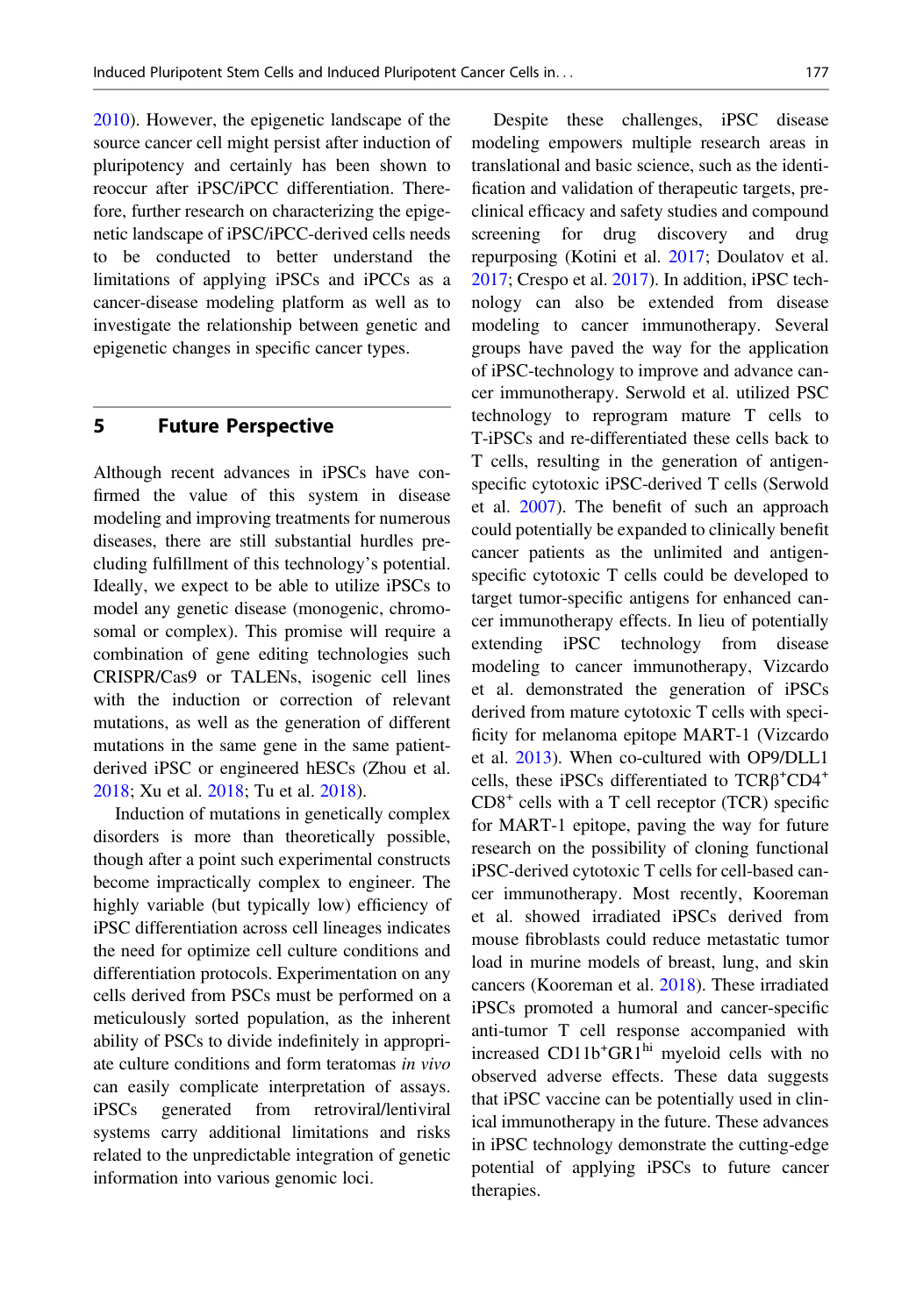In conclusion, increasingly powerful and precise genome editing technologies are enabling the study of even unusual genetic combinations in cell types with otherwise highly limited source material. The extension of iPSC technology in the application of cancer immunotherapy also proves to be extremely promising thus, we anticipate the applications of these advances to cancer biology will only increase over the coming years and facilitate development of truly personalized cancer therapies.

Acknowledgements D.-F.L. is the CPRIT scholar in Cancer Research and supported by NIH Pathway to Independence Award R00 CA181496 and CPRIT Award RR160019.

Conflicts of Interest Authors declare no conflicts of interest.

#### References

- Aaltonen LA, Peltomaki P, Leach FS, Sistonen P, Pylkkanen L, Mecklin JP, Jarvinen H, Powell SM, Jen J, Hamilton SR et al (1993) Clues to the pathogenesis of familial colorectal cancer. Science 260 (5109):812–816
- Abyzov A, Mariani J, Palejev D, Zhang Y, Haney MS, Tomasini L, Ferrandino AF, Rosenberg Belmaker LA, Szekely A, Wilson M, Kocabas A, Calixto NE, Grigorenko EL, Huttner A, Chawarska K, Weissman S, Urban AE, Gerstein M, Vaccarino FM (2012) Somatic copy number mosaicism in human skin revealed by induced pluripotent stem cells. Nature 492 (7429):438–442. <https://doi.org/10.1038/nature11629>
- An MC, Zhang N, Scott G, Montoro D, Wittkop T, Mooney S, Melov S, Ellerby LM (2012) Genetic correction of Huntington's disease phenotypes in induced pluripotent stem cells. Cell Stem Cell 11(2):253–263. <https://doi.org/10.1016/j.stem.2012.04.026>
- Ang YS, Rivas RN, Ribeiro AJS, Srivas R, Rivera J, Stone NR, Pratt K, Mohamed TMA, Fu JD, Spencer CI, Tippens ND, Li M, Narasimha A, Radzinsky E, Moon-Grady AJ, Yu H, Pruitt BL, Snyder MP, Srivastava D (2016) Disease model of GATA4 mutation reveals transcription factor cooperativity in human cardiogenesis. Cell 167(7):1734–1749 e1722. [https://](https://doi.org/10.1016/j.cell.2016.11.033) [doi.org/10.1016/j.cell.2016.11.033](https://doi.org/10.1016/j.cell.2016.11.033)
- Anokye-Danso F, Trivedi CM, Juhr D, Gupta M, Cui Z, Tian Y, Zhang Y, Yang W, Gruber PJ, Epstein JA, Morrisey EE (2011) Highly efficient miRNA-mediated reprogramming of mouse and human somatic cells to pluripotency. Cell Stem Cell 8(4):376–388. [https://doi.](https://doi.org/10.1016/j.stem.2011.03.001) [org/10.1016/j.stem.2011.03.001](https://doi.org/10.1016/j.stem.2011.03.001)
- Aoi T, Yae K, Nakagawa M, Ichisaka T, Okita K, Takahashi K, Chiba T, Yamanaka S (2008) Generation of pluripotent stem cells from adult mouse liver and stomach cells. Science 321(5889):699–702. [https://doi.](https://doi.org/10.1126/science.1154884) [org/10.1126/science.1154884](https://doi.org/10.1126/science.1154884)
- Apostolou E, Hochedlinger K (2013) Chromatin dynamics during cellular reprogramming. Nature 502 (7472):462–471. <https://doi.org/10.1038/nature12749>
- Ban H, Nishishita N, Fusaki N, Tabata T, Saeki K, Shikamura M, Takada N, Inoue M, Hasegawa M, Kawamata S, Nishikawa S (2011) Efficient generation of transgene-free human induced pluripotent stem cells (iPSCs) by temperature-sensitive Sendai virus vectors. Proc Natl Acad Sci U S A 108(34):14234–14239. <https://doi.org/10.1073/pnas.1103509108>
- Brennan CW, Verhaak RG, McKenna A, Campos B, Noushmehr H, Salama SR, Zheng S, Chakravarty D, Sanborn JZ, Berman SH, Beroukhim R, Bernard B, Wu CJ, Genovese G, Shmulevich I, Barnholtz-Sloan J, Zou L, Vegesna R, Shukla SA, Ciriello G, Yung WK, Zhang W, Sougnez C, Mikkelsen T, Aldape K, Bigner DD, Van Meir EG, Prados M, Sloan A, Black KL, Eschbacher J, Finocchiaro G, Friedman W, Andrews DW, Guha A, Iacocca M, O'Neill BP, Foltz G, Myers J, Weisenberger DJ, Penny R, Kucherlapati R, Perou CM, Hayes DN, Gibbs R, Marra M, Mills GB, Lander E, Spellman P, Wilson R, Sander C, Weinstein J, Meyerson M, Gabriel S, Laird PW, Haussler D, Getz G, Chin L, Network TR (2013) The somatic genomic landscape of glioblastoma. Cell 155 (2):462–477. [https://doi.org/10.1016/j.cell.2013.09.](https://doi.org/10.1016/j.cell.2013.09.034) [034](https://doi.org/10.1016/j.cell.2013.09.034)
- Briggs JA, Sun J, Shepherd J, Ovchinnikov DA, Chung TL, Nayler SP, Kao LP, Morrow CA, Thakar NY, Soo SY, Peura T, Grimmond S, Wolvetang EJ (2013) Integration-free induced pluripotent stem cells model genetic and neural developmental features of down syndrome etiology. Stem Cells 31(3):467–478. <https://doi.org/10.1002/stem.1297>
- Carvajal-Vergara X, Sevilla A, D'Souza SL, Ang YS, Schaniel C, Lee DF, Yang L, Kaplan AD, Adler ED, Rozov R, Ge Y, Cohen N, Edelmann LJ, Chang B, Waghray A, Su J, Pardo S, Lichtenbelt KD, Tartaglia M, Gelb BD, Lemischka IR (2010) Patientspecific induced pluripotent stem-cell-derived models of LEOPARD syndrome. Nature 465(7299):808–812. <https://doi.org/10.1038/nature09005>
- Chao MP, Gentles AJ, Chatterjee S, Lan F, Reinisch A, Corces MR, Xavy S, Shen J, Haag D, Chanda S, Sinha R, Morganti RM, Nishimura T, Ameen M, Wu H, Wernig M, Wu JC, Majeti R (2017) Human AML-iPSCs reacquire leukemic properties after differentiation and model clonal variation of disease. Cell Stem Cell 20(3):329–344 e327. [https://doi.org/10.](https://doi.org/10.1016/j.stem.2016.11.018) [1016/j.stem.2016.11.018](https://doi.org/10.1016/j.stem.2016.11.018)
- Chen J, McKay RM, Parada LF (2012) Malignant glioma: lessons from genomics, mouse models, and stem cells. Cell 149(1):36–47. [https://doi.org/10.1016/j.cell.2012.](https://doi.org/10.1016/j.cell.2012.03.009) [03.009](https://doi.org/10.1016/j.cell.2012.03.009)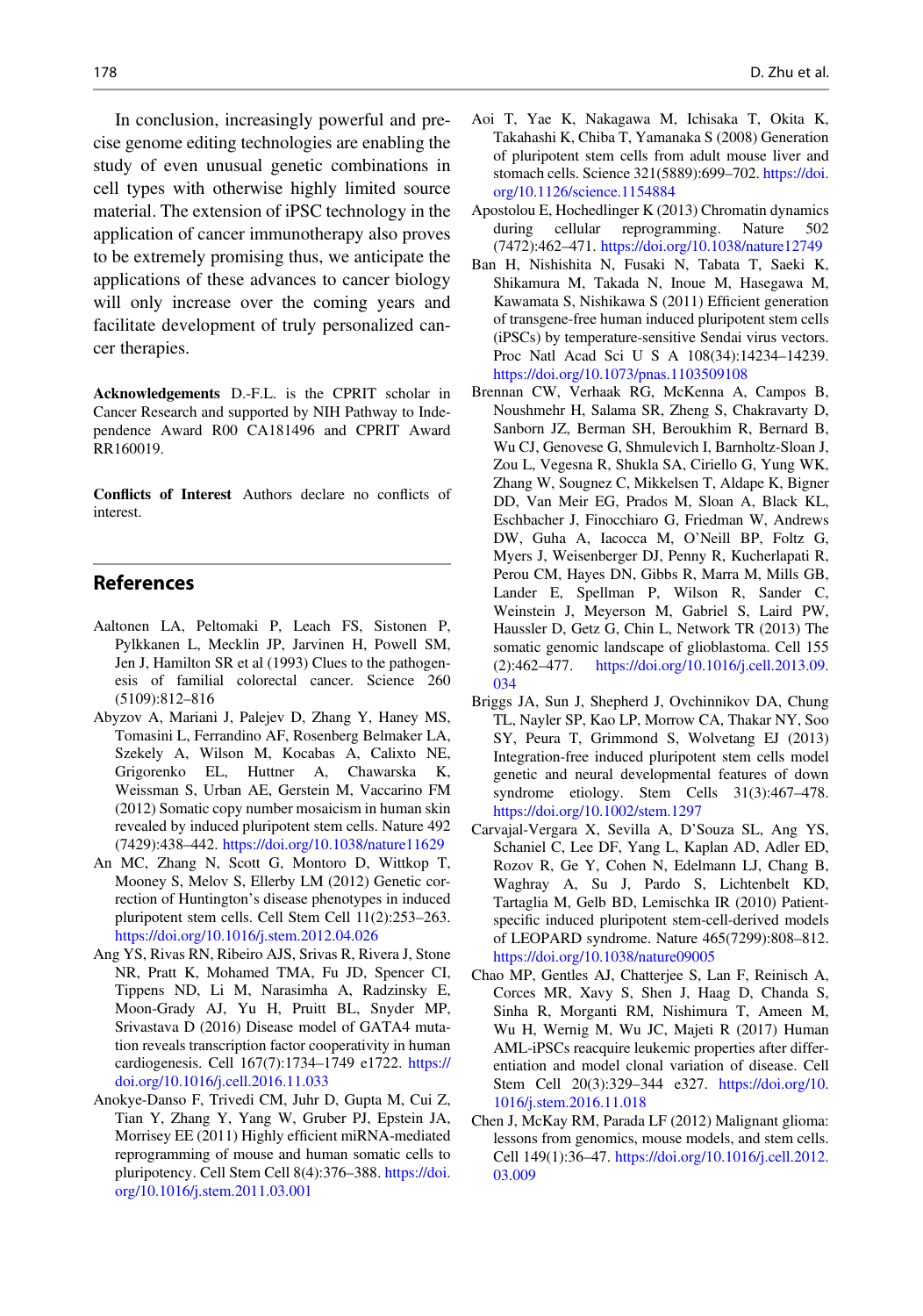- Cheng L, Hansen NF, Zhao L, Du Y, Zou C, Donovan FX, Chou BK, Zhou G, Li S, Dowey SN, Ye Z, Program NCS, Chandrasekharappa SC, Yang H, Mullikin JC, Liu PP (2012) Low incidence of DNA sequence variation in human induced pluripotent stem cells generated by nonintegrating plasmid expression. Cell Stem Cell 10(3):337–344. [https://doi.org/10.1016/j.stem.2012.](https://doi.org/10.1016/j.stem.2012.01.005) [01.005](https://doi.org/10.1016/j.stem.2012.01.005)
- Cong L, Ran FA, Cox D, Lin S, Barretto R, Habib N, Hsu PD, Wu X, Jiang W, Marraffini LA, Zhang F (2013) Multiplex genome engineering using CRISPR/Cas systems. Science 339(6121):819–823. [https://doi.org/](https://doi.org/10.1126/science.1231143) [10.1126/science.1231143](https://doi.org/10.1126/science.1231143)
- Corbin AS, Agarwal A, Loriaux M, Cortes J, Deininger MW, Druker BJ (2011) Human chronic myeloid leukemia stem cells are insensitive to imatinib despite inhibition of BCR-ABL activity. J Clin Invest 121 (1):396–409. <https://doi.org/10.1172/JCI35721>
- Crespo M, Vilar E, Tsai SY, Chang K, Amin S, Srinivasan T, Zhang T, Pipalia NH, Chen HJ, Witherspoon M, Gordillo M, Xiang JZ, Maxfield FR, Lipkin S, Evans T, Chen S (2017) Colonic organoids derived from human induced pluripotent stem cells for modeling colorectal cancer and drug testing. Nat Med 23(7):878–884
- De Los Angeles A, Ferrari F, Xi R, Fujiwara Y, Benvenisty N, Deng H, Hochedlinger K, Jaenisch R, Lee S, Leitch HG, Lensch MW, Lujan E, Pei D, Rossant J, Wernig M, Park PJ, Daley GQ (2015) Hallmarks of pluripotency. Nature 525 (7570):469–478. <https://doi.org/10.1038/nature15515>
- Devine MJ, Ryten M, Vodicka P, Thomson AJ, Burdon T, Houlden H, Cavaleri F, Nagano M, Drummond NJ, Taanman JW, Schapira AH, Gwinn K, Hardy J, Lewis PA, Kunath T (2011) Parkinson's disease induced pluripotent stem cells with triplication of the alphasynuclein locus. Nat Commun 2:440. [https://doi.org/](https://doi.org/10.1038/ncomms1453) [10.1038/ncomms1453](https://doi.org/10.1038/ncomms1453)
- Doulatov S, Vo LT, Macari ER, Wahlster L, Kinney MA, Taylor AM, Barragan J, Gupta M, McGrath K, Lee HY, Humphries JM, Devine A, Narla A, Alter BP, Beggs AH, Agarwal S, Ebert BL, Gazda HT, Lodish HF, Sieff CA, Schlaeger TM, Zon LI, Daley GQ (2017) Drug discovery for Diamond-Blackfan anemia using reprogrammed hematopoietic progenitors. Sci Transl Med 9(376):eaah5645. [https://doi.org/10.1126/](https://doi.org/10.1126/scitranslmed.aah5645) [scitranslmed.aah5645](https://doi.org/10.1126/scitranslmed.aah5645)
- Druker BJ, Guilhot F, O'Brien SG, Gathmann I, Kantarjian H, Gattermann N, Deininger MW, Silver RT, Goldman JM, Stone RM, Cervantes F, Hochhaus A, Powell BL, Gabrilove JL, Rousselot P, Reiffers J, Cornelissen JJ, Hughes T, Agis H, Fischer T, Verhoef G, Shepherd J, Saglio G, Gratwohl A, Nielsen JL, Radich JP, Simonsson B, Taylor K, Baccarani M, So C, Letvak L, Larson RA, Investigators I (2006) Five-year follow-up of patients receiving imatinib for chronic myeloid leukemia. N Engl J Med 355(23):2408–2417. [https://doi.org/10.](https://doi.org/10.1056/NEJMoa062867) [1056/NEJMoa062867](https://doi.org/10.1056/NEJMoa062867)
- Funato K, Major T, Lewis PW, Allis CD, Tabar V (2014) Use of human embryonic stem cells to model pediatric gliomas with H3.3K27M histone mutation. Science 346(6216):1529–1533. [https://doi.org/10.1126/sci](https://doi.org/10.1126/science.1253799) [ence.1253799](https://doi.org/10.1126/science.1253799)
- Fusaki N, Ban H, Nishiyama A, Saeki K, Hasegawa M (2009) Efficient induction of transgene-free human pluripotent stem cells using a vector based on Sendai virus, an RNA virus that does not integrate into the host genome. Proc Jpn Acad Ser B Phys Biol Sci 85 (8):348–362
- Futreal PA, Liu Q, Shattuck-Eidens D, Cochran C, Harshman K, Tavtigian S, Bennett LM, Haugen-Strano A, Swensen J, Miki Y et al (1994) BRCA1 mutations in primary breast and ovarian carcinomas. Science 266(5182):120–122
- Gingold J, Zhou R, Lemischka IR, Lee DF (2016) Modeling Cancer with pluripotent stem cells. Trends Cancer 2(9):485–494. [https://doi.org/10.1016/j.trecan.](https://doi.org/10.1016/j.trecan.2016.07.007) [2016.07.007](https://doi.org/10.1016/j.trecan.2016.07.007)
- Gordge PC, Hulme MJ, Clegg RA, Miller WR (1996) Elevation of protein kinase A and protein kinase C activities in malignant as compared with normal human breast tissue. Eur J Cancer 32A(12):2120–2126
- Guenther MG, Frampton GM, Soldner F, Hockemeyer D, Mitalipova M, Jaenisch R, Young RA (2010) Chromatin structure and gene expression programs of human embryonic and induced pluripotent stem cells. Cell Stem Cell 7(2):249–257. [https://doi.org/10.1016/j.](https://doi.org/10.1016/j.stem.2010.06.015) [stem.2010.06.015](https://doi.org/10.1016/j.stem.2010.06.015)
- Guha P, Morgan JW, Mostoslavsky G, Rodrigues NP, Boyd AS (2017) Lack of immune response to differentiated cells derived from syngeneic induced pluripotent stem cells. Cell Stem Cell 21(1):144–148. <https://doi.org/10.1016/j.stem.2017.03.012>
- Hockemeyer D, Jaenisch R (2016) Induced pluripotent stem cells meet genome editing. Cell Stem Cell 18 (5):573–586. [https://doi.org/10.1016/j.stem.2016.04.](https://doi.org/10.1016/j.stem.2016.04.013) [013](https://doi.org/10.1016/j.stem.2016.04.013)
- Hu K, Yu J, Suknuntha K, Tian S, Montgomery K, Choi KD, Stewart R, Thomson JA, Slukvin II (2011) Efficient generation of transgene-free induced pluripotent stem cells from normal and neoplastic bone marrow and cord blood mononuclear cells. Blood 117(14): e109–e119. [https://doi.org/10.1182/blood-2010-07-](https://doi.org/10.1182/blood-2010-07-298331) [298331](https://doi.org/10.1182/blood-2010-07-298331)
- Hussein SM, Batada NN, Vuoristo S, Ching RW, Autio R, Narva E, Ng S, Sourour M, Hamalainen R, Olsson C, Lundin K, Mikkola M, Trokovic R, Peitz M, Brustle O, Bazett-Jones DP, Alitalo K, Lahesmaa R, Nagy A, Otonkoski T (2011) Copy number variation and selection during reprogramming to pluripotency. Nature 471(7336):58–62. [https://doi.org/10.1038/](https://doi.org/10.1038/nature09871) [nature09871](https://doi.org/10.1038/nature09871)
- Israel MA, Yuan SH, Bardy C, Reyna SM, Mu Y, Herrera C, Hefferan MP, Van Gorp S, Nazor KL, Boscolo FS, Carson CT, Laurent LC, Marsala M, Gage FH, Remes AM, Koo EH, Goldstein LS (2012) Probing sporadic and familial Alzheimer's disease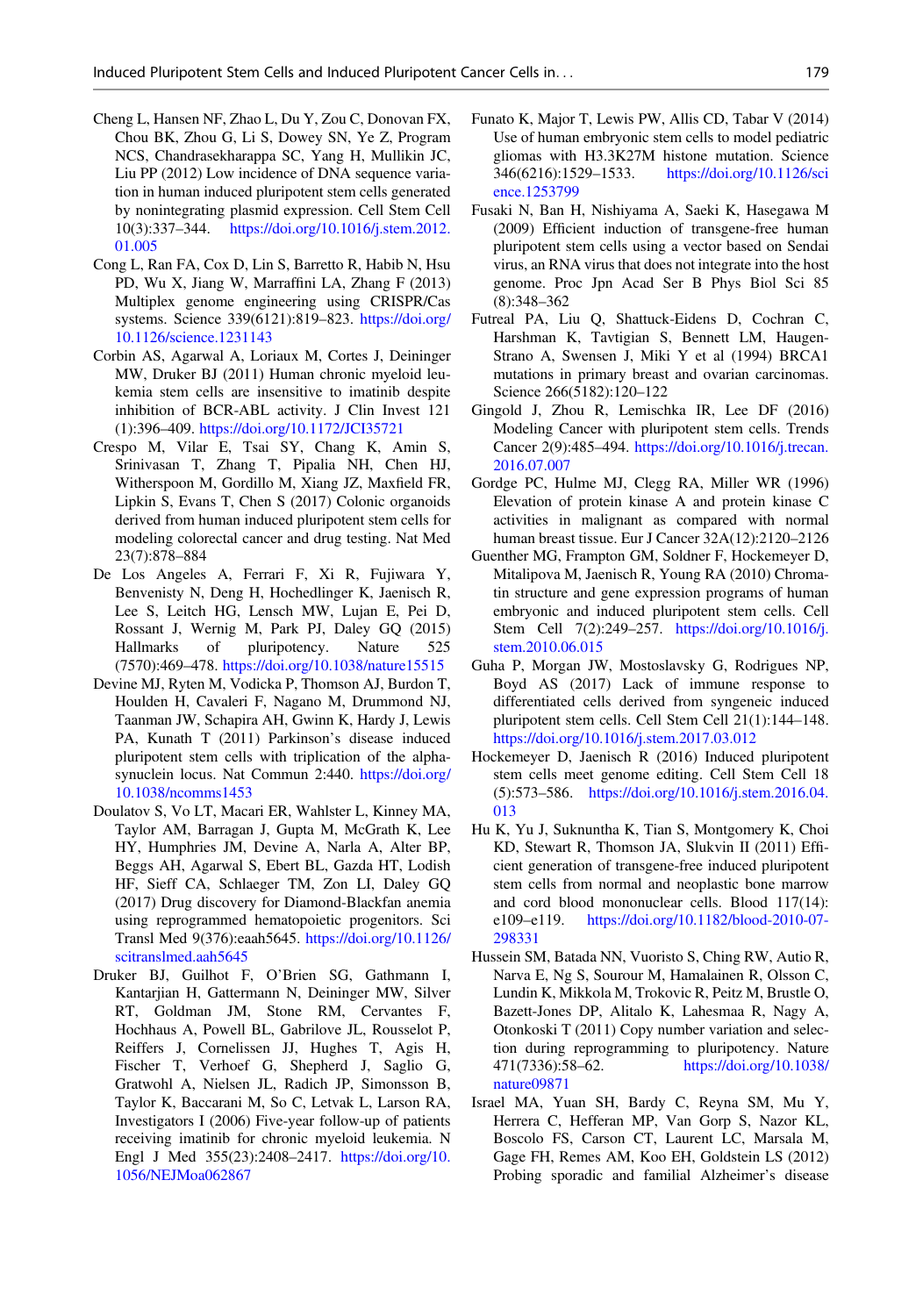using induced pluripotent stem cells. Nature 482 (7384):216–220. <https://doi.org/10.1038/nature10821>

- Itzhaki I, Maizels L, Huber I, Zwi-Dantsis L, Caspi O, Winterstern A, Feldman O, Gepstein A, Arbel G, Hammerman H, Boulos M, Gepstein L (2011) Modelling the long QT syndrome with induced pluripotent stem cells. Nature 471(7337):225–229. [https://](https://doi.org/10.1038/nature09747) [doi.org/10.1038/nature09747](https://doi.org/10.1038/nature09747)
- Kaji K, Norrby K, Paca A, Mileikovsky M, Mohseni P, Woltjen K (2009) Virus-free induction of pluripotency and subsequent excision of reprogramming factors. Nature 458(7239):771–775. [https://doi.org/10.1038/](https://doi.org/10.1038/nature07864) [nature07864](https://doi.org/10.1038/nature07864)
- Karakikes I, Termglinchan V, Wu JC (2014) Humaninduced pluripotent stem cell models of inherited cardiomyopathies. Curr Opin Cardiol 29(3):214–219. <https://doi.org/10.1097/HCO.0000000000000049>
- Kim D, Kim CH, Moon JI, Chung YG, Chang MY, Han BS, Ko S, Yang E, Cha KY, Lanza R, Kim KS (2009) Generation of human induced pluripotent stem cells by direct delivery of reprogramming proteins. Cell Stem Cell 4(6):472–476. [https://doi.org/10.1016/j.stem.](https://doi.org/10.1016/j.stem.2009.05.005) [2009.05.005](https://doi.org/10.1016/j.stem.2009.05.005)
- Kim J, Hoffman JP, Alpaugh RK, Rhim AD, Reichert M, Stanger BZ, Furth EE, Sepulveda AR, Yuan CX, Won KJ, Donahue G, Sands J, Gumbs AA, Zaret KS (2013) An iPSC line from human pancreatic ductal adenocarcinoma undergoes early to invasive stages of pancreatic cancer progression. Cell Rep 3(6):2088–2099. <https://doi.org/10.1016/j.celrep.2013.05.036>
- Kondo T, Asai M, Tsukita K, Kutoku Y, Ohsawa Y, Sunada Y, Imamura K, Egawa N, Yahata N, Okita K, Takahashi K, Asaka I, Aoi T, Watanabe A, Watanabe K, Kadoya C, Nakano R, Watanabe D, Maruyama K, Hori O, Hibino S, Choshi T, Nakahata T, Hioki H, Kaneko T, Naitoh M, Yoshikawa K, Yamawaki S, Suzuki S, Hata R, Ueno S, Seki T, Kobayashi K, Toda T, Murakami K, Irie K, Klein WL, Mori H, Asada T, Takahashi R, Iwata N, Yamanaka S, Inoue H (2013) Modeling Alzheimer's disease with iPSCs reveals stress phenotypes associated with intracellular Abeta and differential drug responsiveness. Cell Stem Cell 12 (4):487–496. [https://doi.org/10.1016/j.stem.2013.01.](https://doi.org/10.1016/j.stem.2013.01.009) [009](https://doi.org/10.1016/j.stem.2013.01.009)
- Kooreman NG, Kim Y, de Almeida PE, Termglinchan V, Diecke S, Shao NY, Wei TT, Yi H, Dey D, Nelakanti R, Brouwer TP, Paik DT, Sagiv-Barfi I, Han A, Quax PHA, Hamming JF, Levy R, Davis MM, Wu JC (2018) Autologous iPSC-based vaccines elicit anti-tumor responses in vivo. Cell Stem Cell 22 (4):501–513 e507. [https://doi.org/10.1016/j.stem.](https://doi.org/10.1016/j.stem.2018.01.016) [2018.01.016](https://doi.org/10.1016/j.stem.2018.01.016)
- Kotini AG, Chang CJ, Boussaad I, Delrow JJ, Dolezal EK, Nagulapally AB, Perna F, Fishbein GA, Klimek VM, Hawkins RD, Huangfu D, Murry CE, Graubert T, Nimer SD, Papapetrou EP (2015) Functional analysis of a chromosomal deletion associated with myelodysplastic syndromes using isogenic human

induced pluripotent stem cells. Nat Biotechnol 33 (6):646–655. <https://doi.org/10.1038/nbt.3178>

- Kotini AG, Chang CJ, Chow A, Yuan H, Ho TC, Wang T, Vora S, Solovyov A, Husser C, Olszewska M, Teruya-Feldstein J, Perumal D, Klimek VM, Spyridonidis A, Rampal RK, Silverman L, Reddy EP, Papaemmanuil E, Parekh S, Greenbaum BD, Leslie CS, Kharas MG, Papapetrou EP (2017) Stage-specific human induced pluripotent stem cells map the progression of myeloid transformation to transplantable leukemia. Cell Stem Cell 20(3):315–328 e317. [https://doi.](https://doi.org/10.1016/j.stem.2017.01.009) [org/10.1016/j.stem.2017.01.009](https://doi.org/10.1016/j.stem.2017.01.009)
- Kriks S, Shim JW, Piao J, Ganat YM, Wakeman DR, Xie Z, Carrillo-Reid L, Auyeung G, Antonacci C, Buch A, Yang L, Beal MF, Surmeier DJ, Kordower JH, Tabar V, Studer L (2011) Dopamine neurons derived from human ES cells efficiently engraft in animal models of Parkinson's disease. Nature 480 (7378):547–551. <https://doi.org/10.1038/nature10648>
- Laurent LC, Ulitsky I, Slavin I, Tran H, Schork A, Morey R, Lynch C, Harness JV, Lee S, Barrero MJ, Ku S, Martynova M, Semechkin R, Galat V, Gottesfeld J, Izpisua Belmonte JC, Murry C, Keirstead HS, Park HS, Schmidt U, Laslett AL, Muller FJ, Nievergelt CM, Shamir R, Loring JF (2011) Dynamic changes in the copy number of pluripotency and cell proliferation genes in human ESCs and iPSCs during reprogramming and time in culture. Cell Stem Cell 8 (1):106–118. [https://doi.org/10.1016/j.stem.2010.12.](https://doi.org/10.1016/j.stem.2010.12.003) [003](https://doi.org/10.1016/j.stem.2010.12.003)
- Lee G, Papapetrou EP, Kim H, Chambers SM, Tomishima MJ, Fasano CA, Ganat YM, Menon J, Shimizu F, Viale A, Tabar V, Sadelain M, Studer L (2009) Modelling pathogenesis and treatment of familial dysautonomia using patient-specific iPSCs. Nature 461(7262):402–406. [https://doi.org/10.1038/](https://doi.org/10.1038/nature08320) [nature08320](https://doi.org/10.1038/nature08320)
- Lee DF, Su J, Kim HS, Chang B, Papatsenko D, Zhao R, Yuan Y, Gingold J, Xia W, Darr H, Mirzayans R, Hung MC, Schaniel C, Lemischka IR (2015) Modeling familial cancer with induced pluripotent stem cells. Cell 161(2):240–254
- Li FP, Fraumeni JF Jr (1969) Soft-tissue sarcomas, breast cancer, and other neoplasms. A familial syndrome? Ann Intern Med 71(4):747–752
- Lin YH, Jewell BE, Gingold J, Lu L, Zhao R, Wang LL, Lee DF (2017) Osteosarcoma: molecular pathogenesis and iPSC modeling. Trends Mol Med 23(8):737–755. <https://doi.org/10.1016/j.molmed.2017.06.004>
- Lowry WE, Richter L, Yachechko R, Pyle AD, Tchieu J, Sridharan R, Clark AT, Plath K (2008) Generation of human induced pluripotent stem cells from dermal fibroblasts. Proc Natl Acad Sci U S A 105 (8):2883–2888. [https://doi.org/10.1073/pnas.](https://doi.org/10.1073/pnas.0711983105) [0711983105](https://doi.org/10.1073/pnas.0711983105)
- Maherali N, Sridharan R, Xie W, Utikal J, Eminli S, Arnold K, Stadtfeld M, Yachechko R, Tchieu J, Jaenisch R, Plath K, Hochedlinger K (2007) Directly reprogrammed fibroblasts show global epigenetic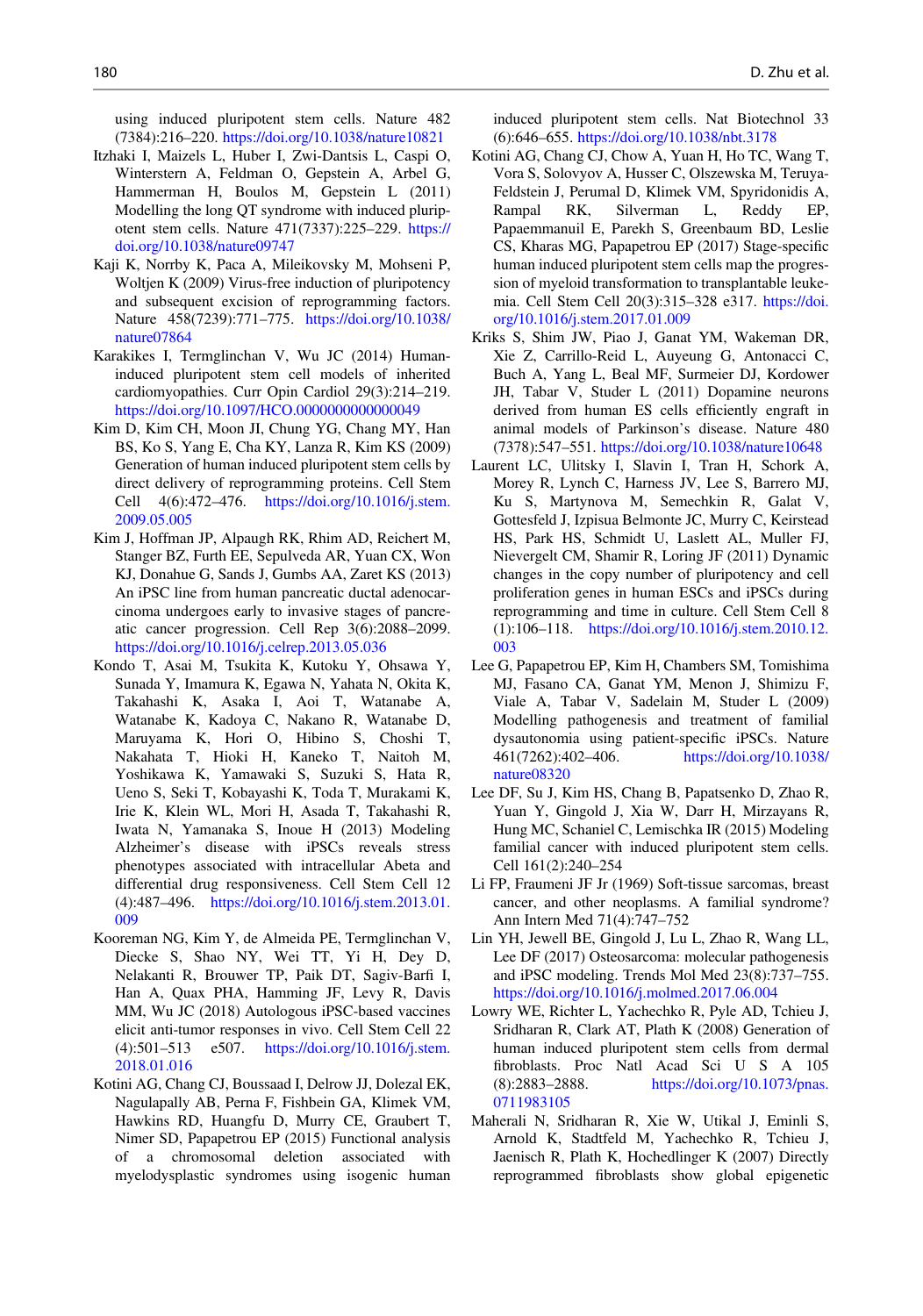remodeling and widespread tissue contribution. Cell Stem Cell 1(1):55–70. [https://doi.org/10.1016/j.stem.](https://doi.org/10.1016/j.stem.2007.05.014) [2007.05.014](https://doi.org/10.1016/j.stem.2007.05.014)

- Mali P, Chou BK, Yen J, Ye Z, Zou J, Dowey S, Brodsky RA, Ohm JE, Yu W, Baylin SB, Yusa K, Bradley A, Meyers DJ, Mukherjee C, Cole PA, Cheng L (2010) Butyrate greatly enhances derivation of human induced pluripotent stem cells by promoting epigenetic remodeling and the expression of pluripotencyassociated genes. Stem Cells 28(4):713–720. [https://](https://doi.org/10.1002/stem.402) [doi.org/10.1002/stem.402](https://doi.org/10.1002/stem.402)
- Matano M, Date S, Shimokawa M, Takano A, Fujii M, Ohta Y, Watanabe T, Kanai T, Sato T (2015) Modeling colorectal cancer using CRISPR-Cas9-mediated engineering of human intestinal organoids. Nat Med 21 (3):256–262. <https://doi.org/10.1038/nm.3802>
- Mayshar Y, Ben-David U, Lavon N, Biancotti JC, Yakir B, Clark AT, Plath K, Lowry WE, Benvenisty N (2010) Identification and classification of chromosomal aberrations in human induced pluripotent stem cells. Cell Stem Cell 7(4):521–531. [https://doi.org/10.](https://doi.org/10.1016/j.stem.2010.07.017) [1016/j.stem.2010.07.017](https://doi.org/10.1016/j.stem.2010.07.017)
- Moad M, Pal D, Hepburn AC, Williamson SC, Wilson L, Lako M, Armstrong L, Hayward SW, Franco OE, Cates JM, Fordham SE, Przyborski S, Carr-Wilkinson-J, Robson CN, Heer R (2013) A novel model of urinary tract differentiation, tissue regeneration, and disease: reprogramming human prostate and bladder cells into induced pluripotent stem cells. Eur Urol 64 (5):753–761. [https://doi.org/10.1016/j.eururo.2013.03.](https://doi.org/10.1016/j.eururo.2013.03.054) [054](https://doi.org/10.1016/j.eururo.2013.03.054)
- Moretti A, Bellin M, Welling A, Jung CB, Lam JT, Bott-Flugel L, Dorn T, Goedel A, Hohnke C, Hofmann F, Seyfarth M, Sinnecker D, Schomig A, Laugwitz KL (2010) Patient-specific induced pluripotent stem-cell models for long-QT syndrome. N Engl J Med 363 (15):1397–1409. [https://doi.org/10.1056/](https://doi.org/10.1056/NEJMoa0908679) [NEJMoa0908679](https://doi.org/10.1056/NEJMoa0908679)
- Mulero-Navarro S, Sevilla A, Roman AC, Lee DF, D'Souza SL, Pardo S, Riess I, Su J, Cohen N, Schaniel C, Rodriguez NA, Baccarini A, Brown BD, Cave H, Caye A, Strullu M, Yalcin S, Park CY, Dhandapany PS, Yongchao G, Edelmann L, Bahieg S, Raynal P, Flex E, Tartaglia M, Moore KA, Lemischka IR, Gelb BD (2015) Myeloid dysregulation in a human induced pluripotent stem cell model of PTPN11-Associated juvenile myelomonocytic leukemia. Cell Rep 13(3):504–515
- Nagase H, Miyoshi Y, Horii A, Aoki T, Ogawa M, Utsunomiya J, Baba S, Sasazuki T, Nakamura Y (1992) Correlation between the location of germ-line mutations in the APC gene and the number of colorectal polyps in familial adenomatous polyposis patients. Cancer Res 52(14):4055–4057
- Nakagawa M, Koyanagi M, Tanabe K, Takahashi K, Ichisaka T, Aoi T, Okita K, Mochiduki Y, Takizawa N, Yamanaka S (2008) Generation of induced pluripotent stem cells without Myc from

mouse and human fibroblasts. Nat Biotechnol 26 (1):101–106. <https://doi.org/10.1038/nbt1374>

- Narsinh KH, Jia F, Robbins RC, Kay MA, Longaker MT, Wu JC (2011) Generation of adult human induced pluripotent stem cells using nonviral minicircle DNA vectors. Nat Protoc  $6(1)$ :78–88. [https://doi.org/10.](https://doi.org/10.1038/nprot.2010.173) [1038/nprot.2010.173](https://doi.org/10.1038/nprot.2010.173)
- Nguyen HN, Byers B, Cord B, Shcheglovitov A, Byrne J, Gujar P, Kee K, Schule B, Dolmetsch RE, Langston W, Palmer TD, Pera RR (2011) LRRK2 mutant iPSC-derived DA neurons demonstrate increased susceptibility to oxidative stress. Cell Stem Cell 8(3):267–280. [https://doi.org/10.1016/j.stem.](https://doi.org/10.1016/j.stem.2011.01.013) [2011.01.013](https://doi.org/10.1016/j.stem.2011.01.013)
- Noonan JA (1968) Hypertelorism with Turner phenotype. A new syndrome with associated congenital heart disease. Am J Dis Child 116(4):373–380
- Nsair A, MacLellan WR (2011) Induced pluripotent stem cells for regenerative cardiovascular therapies and biomedical discovery. Adv Drug Deliv Rev 63 (4–5):324–330. [https://doi.org/10.1016/j.addr.2011.](https://doi.org/10.1016/j.addr.2011.01.013) [01.013](https://doi.org/10.1016/j.addr.2011.01.013)
- Oishi K, Zhang H, Gault WJ, Wang CJ, Tan CC, Kim IK, Ying H, Rahman T, Pica N, Tartaglia M, Mlodzik M, Gelb BD (2009) Phosphatase-defective LEOPARD syndrome mutations in PTPN11 gene have gain-offunction effects during Drosophila development. Hum Mol Genet 18(1):193–201. [https://doi.org/10.1093/](https://doi.org/10.1093/hmg/ddn336) [hmg/ddn336](https://doi.org/10.1093/hmg/ddn336)
- Okita K, Nakagawa M, Hyenjong H, Ichisaka T, Yamanaka S (2008) Generation of mouse induced pluripotent stem cells without viral vectors. Science 322(5903):949–953. [https://doi.org/10.1126/science.](https://doi.org/10.1126/science.1164270) [1164270](https://doi.org/10.1126/science.1164270)
- Papapetrou EP (2016) Patient-derived induced pluripotent stem cells in cancer research and precision oncology. Nat Med 22(12):1392–1401. [https://doi.org/10.1038/](https://doi.org/10.1038/nm.4238) [nm.4238](https://doi.org/10.1038/nm.4238)
- Park IH, Arora N, Huo H, Maherali N, Ahfeldt T, Shimamura A, Lensch MW, Cowan C, Hochedlinger K, Daley GQ (2008a) Disease-specific induced pluripotent stem cells. Cell 134(5):877–886. <https://doi.org/10.1016/j.cell.2008.07.041>
- Park IH, Zhao R, West JA, Yabuuchi A, Huo H, Ince TA, Lerou PH, Lensch MW, Daley GQ (2008b) Reprogramming of human somatic cells to pluripotency with defined factors. Nature 451 (7175):141–146. <https://doi.org/10.1038/nature06534>
- Rashid ST, Corbineau S, Hannan N, Marciniak SJ, Miranda E, Alexander G, Huang-Doran I, Griffin J, Ahrlund-Richter L, Skepper J, Semple R, Weber A, Lomas DA, Vallier L (2010) Modeling inherited metabolic disorders of the liver using human induced pluripotent stem cells. J Clin Invest 120(9):3127–3136. <https://doi.org/10.1172/JCI43122>
- Raya A, Rodriguez-Piza I, Guenechea G, Vassena R, Navarro S, Barrero MJ, Consiglio A, Castella M, Rio P, Sleep E, Gonzalez F, Tiscornia G, Garreta E, Aasen T, Veiga A, Verma IM, Surralles J, Bueren J,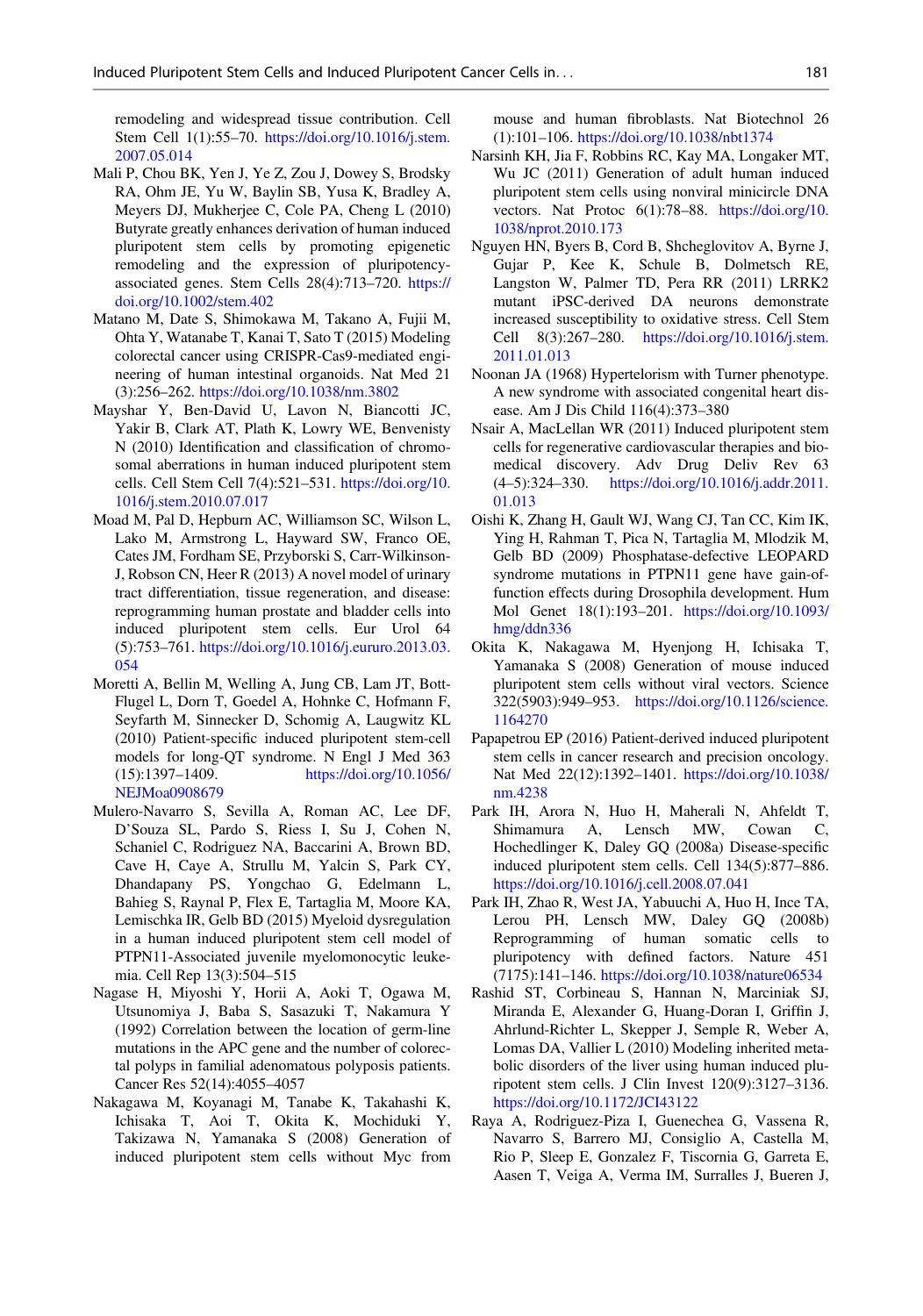Izpisua Belmonte JC (2009) Disease-corrected haematopoietic progenitors from Fanconi anaemia induced pluripotent stem cells. Nature 460 (7251):53–59. <https://doi.org/10.1038/nature08129>

- Richard JP, Maragakis NJ (2015) Induced pluripotent stem cells from ALS patients for disease modeling. Brain Res 1607:15–25. [https://doi.org/10.1016/j.brainres.](https://doi.org/10.1016/j.brainres.2014.09.017) [2014.09.017](https://doi.org/10.1016/j.brainres.2014.09.017)
- Roberts AE, Allanson JE, Tartaglia M, Gelb BD (2013) Noonan syndrome. Lancet 381(9863):333–342. [https://doi.org/10.1016/S0140-6736\(12\)61023-X](https://doi.org/10.1016/S0140-6736(12)61023-X)
- Rowley JD (1973) Letter: a new consistent chromosomal abnormality in chronic myelogenous leukaemia identified by quinacrine fluorescence and Giemsa staining. Nature 243(5405):290–293
- Sancho-Martinez I, Nivet E, Xia Y, Hishida T, Aguirre A, Ocampo A, Ma L, Morey R, Krause MN, Zembrzycki A, Ansorge O, Vazquez-Ferrer E, Dubova I, Reddy P, Lam D, Hishida Y, Wu MZ, Esteban CR, O'Leary D, Wahl GM, Verma IM, Laurent LC, Izpisua Belmonte JC (2016) Establishment of human iPSC-based models for the study and targeting of glioma initiating cells. Nat Commun 7:10743. <https://doi.org/10.1038/ncomms10743>
- Schwank G, Koo BK, Sasselli V, Dekkers JF, Heo I, Demircan T, Sasaki N, Boymans S, Cuppen E, van der Ent CK, Nieuwenhuis EE, Beekman JM, Clevers H (2013) Functional repair of CFTR by CRISPR/Cas9 in intestinal stem cell organoids of cystic fibrosis patients. Cell Stem Cell 13(6):653–658. [https://doi.org/10.1016/](https://doi.org/10.1016/j.stem.2013.11.002) [j.stem.2013.11.002](https://doi.org/10.1016/j.stem.2013.11.002)
- Seki T, Yuasa S, Oda M, Egashira T, Yae K, Kusumoto D, Nakata H, Tohyama S, Hashimoto H, Kodaira M, Okada Y, Seimiya H, Fusaki N, Hasegawa M, Fukuda K (2010) Generation of induced pluripotent stem cells from human terminally differentiated circulating T cells. Cell Stem Cell 7(1):11–14. [https://doi.org/10.](https://doi.org/10.1016/j.stem.2010.06.003) [1016/j.stem.2010.06.003](https://doi.org/10.1016/j.stem.2010.06.003)
- Serwold T, Hochedlinger K, Inlay MA, Jaenisch R, Weissman IL (2007) Early TCR expression and aberrant T cell development in mice with endogenous prerearranged T cell receptor genes. J Immunol 179 (2):928–938
- Sexton AN, Regalado SG, Lai CS, Cost GJ, O'Neil CM, Urnov FD, Gregory PD, Jaenisch R, Collins K, Hockemeyer D (2014) Genetic and molecular identification of three human TPP1 functions in telomerase action: recruitment, activation, and homeostasis set point regulation. Genes Dev 28(17):1885–1899. <https://doi.org/10.1101/gad.246819.114>
- Soldner F, Laganiere J, Cheng AW, Hockemeyer D, Gao Q, Alagappan R, Khurana V, Golbe LI, Myers RH, Lindquist S, Zhang L, Guschin D, Fong LK, Vu BJ, Meng X, Urnov FD, Rebar EJ, Gregory PD, Zhang HS, Jaenisch R (2011) Generation of isogenic pluripotent stem cells differing exclusively at two early onset Parkinson point mutations. Cell 146(2):318–331. <https://doi.org/10.1016/j.cell.2011.06.019>
- Soyombo AA, Wu Y, Kolski L, Rios JJ, Rakheja D, Chen A, Kehler J, Hampel H, Coughran A, Ross TS (2013) Analysis of induced pluripotent stem cells from a BRCA1 mutant family. Stem Cell Rep 1(4):336–349. <https://doi.org/10.1016/j.stemcr.2013.08.004>
- Sperling AS, Gibson CJ, Ebert BL (2017) The genetics of myelodysplastic syndrome: from clonal haematopoiesis to secondary leukaemia. Nat Rev Cancer 17(1):5–19. <https://doi.org/10.1038/nrc.2016.112>
- Stadtfeld M, Hochedlinger K (2010) Induced pluripotency: history, mechanisms, and applications. Genes Dev 24(20):2239-2263. [https://doi.org/10.](https://doi.org/10.1101/gad.1963910) [1101/gad.1963910](https://doi.org/10.1101/gad.1963910)
- Stadtfeld M, Nagaya M, Utikal J, Weir G, Hochedlinger K (2008) Induced pluripotent stem cells generated without viral integration. Science 322(5903):945–949. <https://doi.org/10.1126/science.1162494>
- Stricker SH, Feber A, Engstrom PG, Caren H, Kurian KM, Takashima Y, Watts C, Way M, Dirks P, Bertone P, Smith A, Beck S, Pollard SM (2013) Widespread resetting of DNA methylation in glioblastomainitiating cells suppresses malignant cellular behavior in a lineage-dependent manner. Genes Dev 27 (6):654–669. <https://doi.org/10.1101/gad.212662.112>
- Subramanyam D, Lamouille S, Judson RL, Liu JY, Bucay N, Derynck R, Blelloch R (2011) Multiple targets of miR-302 and miR-372 promote reprogramming of human fibroblasts to induced pluripotent stem cells. Nat Biotechnol 29(5):443–448. <https://doi.org/10.1038/nbt.1862>
- Suknuntha K, Ishii Y, Tao L, Hu K, McIntosh BE, Yang D, Swanson S, Stewart R, Wang JYJ, Thomson J, Slukvin I (2015) Discovery of survival factor for primitive chronic myeloid leukemia cells using induced pluripotent stem cells. Stem Cell Res 15(3):678–693. [https://doi.org/10.1016/j.scr.2015.10.](https://doi.org/10.1016/j.scr.2015.10.015) [015](https://doi.org/10.1016/j.scr.2015.10.015)
- Takahashi K, Yamanaka S (2006) Induction of pluripotent stem cells from mouse embryonic and adult fibroblast cultures by defined factors. Cell 126(4):663–676
- Takahashi K, Tanabe K, Ohnuki M, Narita M, Ichisaka T, Tomoda K, Yamanaka S (2007) Induction of pluripotent stem cells from adult human fibroblasts by defined factors. Cell 131(5):861–872. [https://doi.org/10.1016/](https://doi.org/10.1016/j.cell.2007.11.019) [j.cell.2007.11.019](https://doi.org/10.1016/j.cell.2007.11.019)
- Tu J, Huo Z, Liu M, Wang D, Xu A, Zhou R, Zhu D, Gingold J, Shen J, Zhao R, Lee DF (2018) Generation of human embryonic stem cell line with heterozygous RB1 deletion by CRIPSR/Cas9 nickase. Stem Cell Res 28:29–32. <https://doi.org/10.1016/j.scr.2018.01.021>
- Turner N, Tutt A, Ashworth A (2004) Hallmarks of 'BRCAness' in sporadic cancers. Nat Rev Cancer 4 (10):814–819. <https://doi.org/10.1038/nrc1457>
- Visvader JE (2011) Cells of origin in cancer. Nature 469 (7330):314–322. <https://doi.org/10.1038/nature09781>
- Vizcardo R, Masuda K, Yamada D, Ikawa T, Shimizu K, Fujii S, Koseki H, Kawamoto H (2013) Regeneration of human tumor antigen-specific T cells from iPSCs